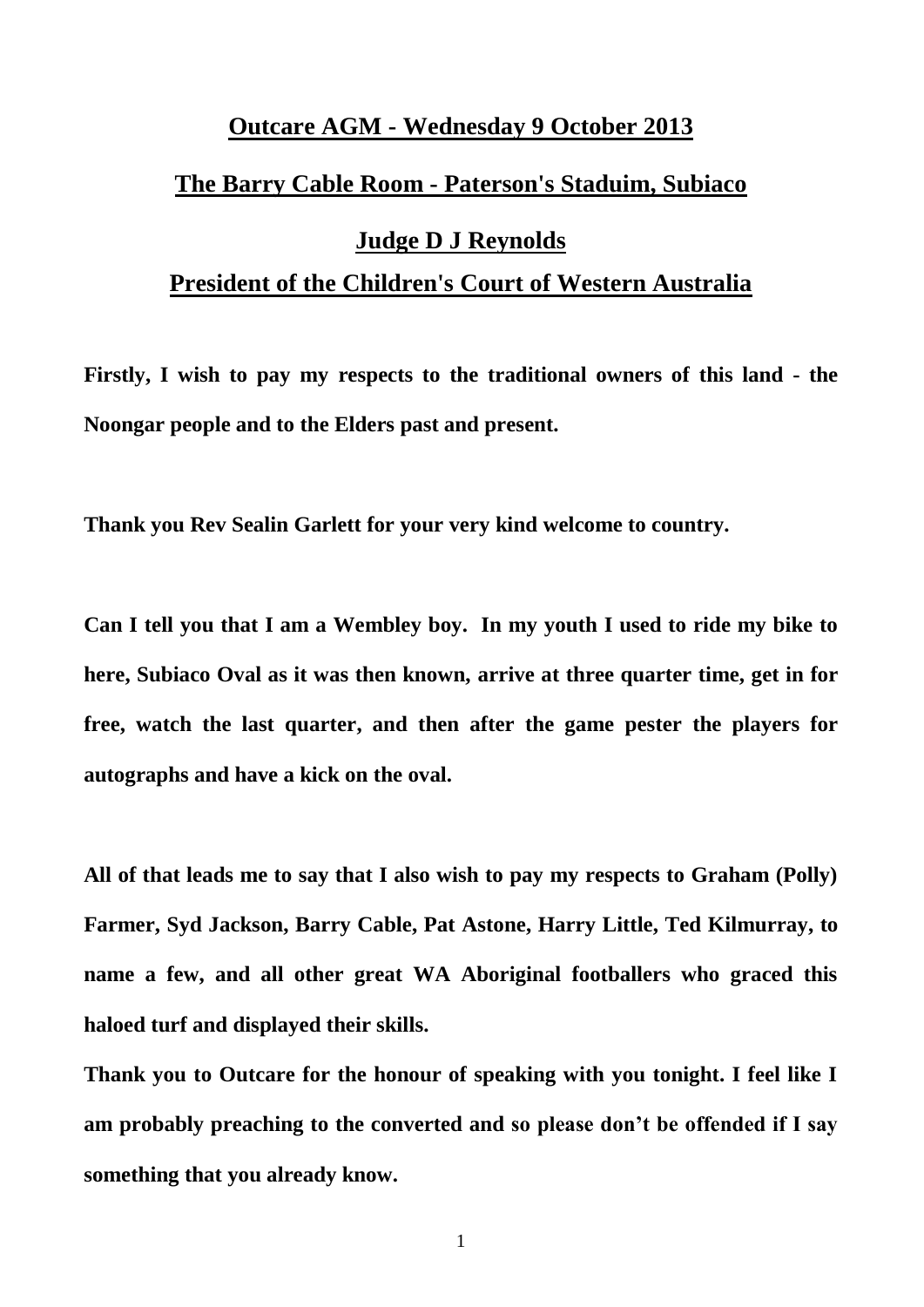**I am currently the President and only full time Judge of the Children's Court of WA. I have been the President since March 2004. The Court has four full time magistrates and one part time magistrate based in Perth. All magistrates resident in various country regions across the State, exercise Children's Court jurisdiction in addition to their other duties which are mainly in the Magistrates Court dealing with adults.** 

**In relation to criminal matters, subject to one qualification, the Children's Court of WA has exclusive jurisdiction to deal with all charges for all kinds of offences for children aged between 10 to less than 18 years of age. The qualification to that is unless the child elects to have the charge heard by a Judge and Jury. A child can only elect to have a charge heard by a Judge and Jury if the charge is of a kind that an adult in an adult court could make that election. Generally this right of election is only for the more serious kinds of criminal offences. If a child makes that election then the matter would be heard in the Supreme Court or the District Court depending on the level of seriousness of the particular offence(s) concerned.** 

**It is very rare for a child to elect to have a hearing before a Judge and Jury. So there are no juries in the Children's Court. Hearings are conducted before a**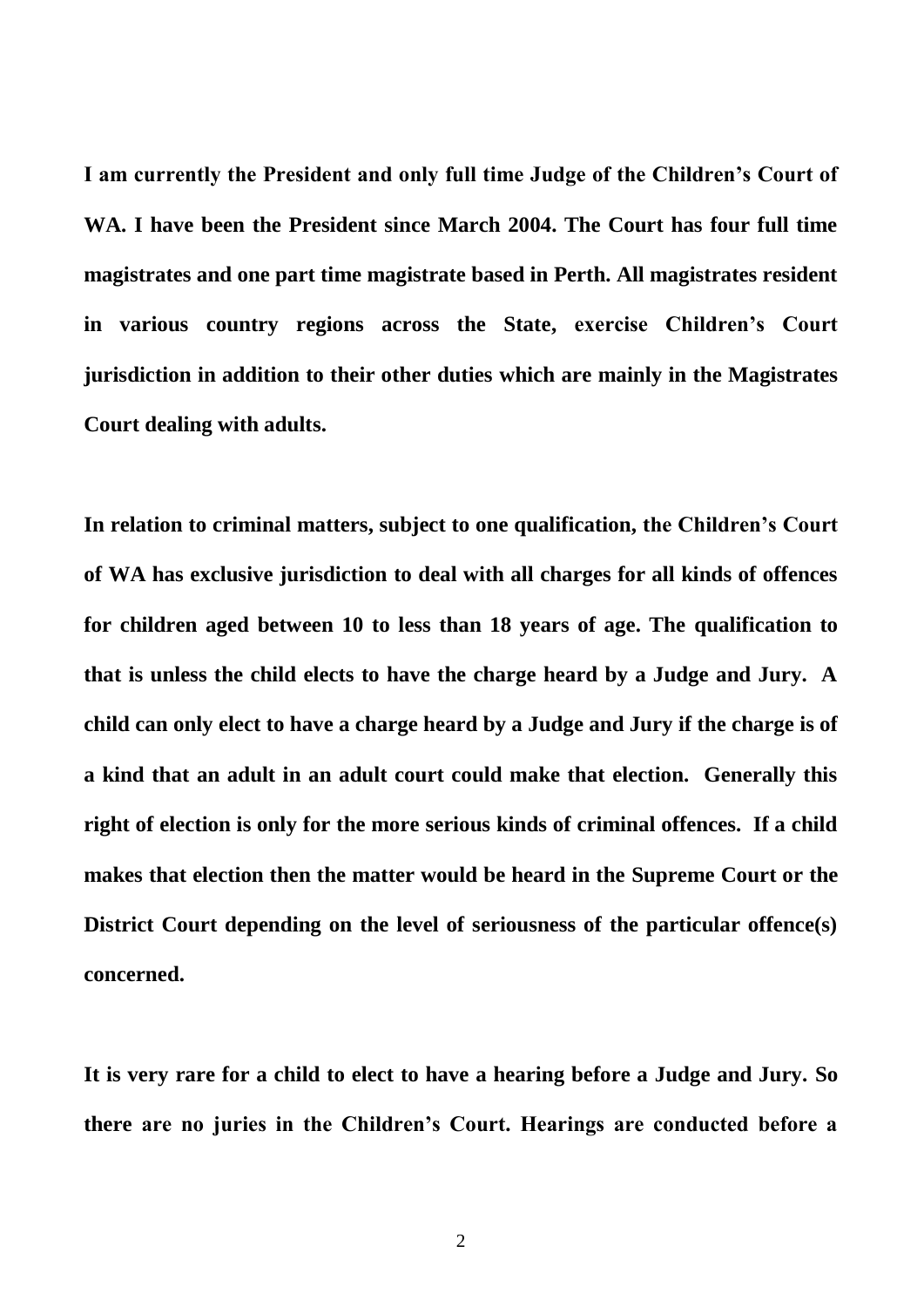**Judge or Magistrate alone and it is the presiding Judge or Magistrate who ultimately decides guilt or innocence.** 

**The Children's Court has a criminal jurisdiction and also a civil jurisdiction. In the civil jurisdiction, the Court hears and determines applications for Protection Orders. That jurisdiction is often referred to as the care and protection jurisdiction. It concerns applications for children to be removed from parents and placed under the care of the State.** 

**As mentioned, I am the only full time Judge in the Children's Court. I deal with all the top end crime e.g. murder, manslaughter, and the most serious aggravated armed robberies, grievous bodily harms, burglaries and sex offences.** 

**I sit on hearings (without a jury) and determine guilt or innocence. I also sentence young offenders.** 

**The main piece of legislation for dealing with children in relation to offending is the Young Offenders Act 1994. It sets out the objectives and principles to be applied when sentencing children and the various sentencing options. There is an emphasis on rehabilitation and immediate detention is the sentence of last resort.**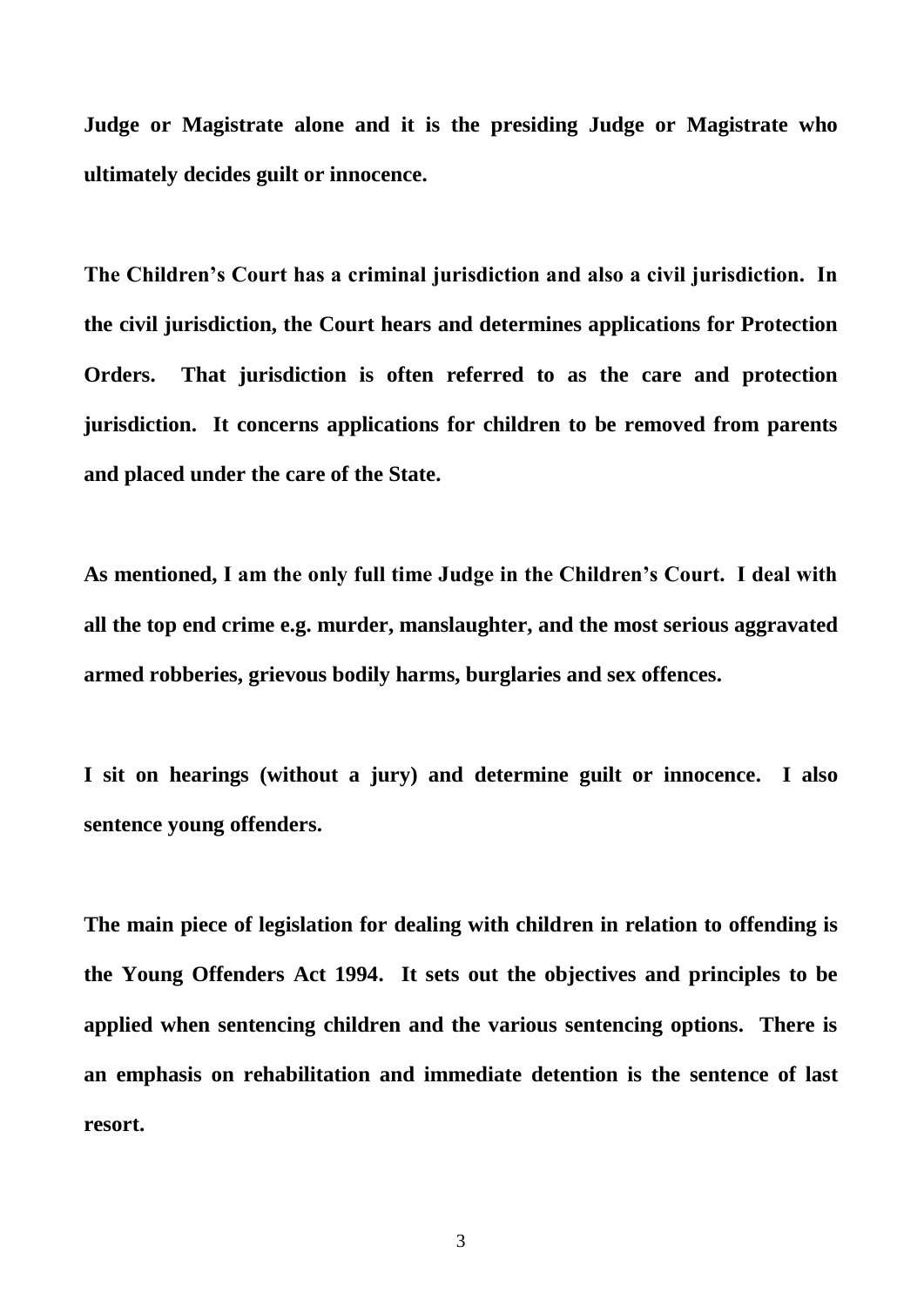#### **Sentencing**

**Can I say at the outset, that from my experience, while sentencing adults and children is a difficult task, I think that sentencing children is generally far more difficult than sentencing adults.** 

**Some of the reasons for that are:** 

- **The sentence can have a long term and significant impact on the life of the young person.**
- **The prospects for rehabilitation will likely never be better and conditions of community orders need to be framed to maximise the prospects of rehabilitation.**
- **The need to involve family and to provide them with the necessary encouragement and supports to support their child.**

**I have yet to meet a parent who does not want the best for his or her child.** 

**Sentencing can be particularly difficult in the Children's Court. I am usually confronted with having to reconcile extremely serious factual circumstances for the offending with personal circumstances of the young offender which include extreme neglect and abuse, no positive role models, poor education, little or no sense of identity and self-esteem, and a substance abuse problem.**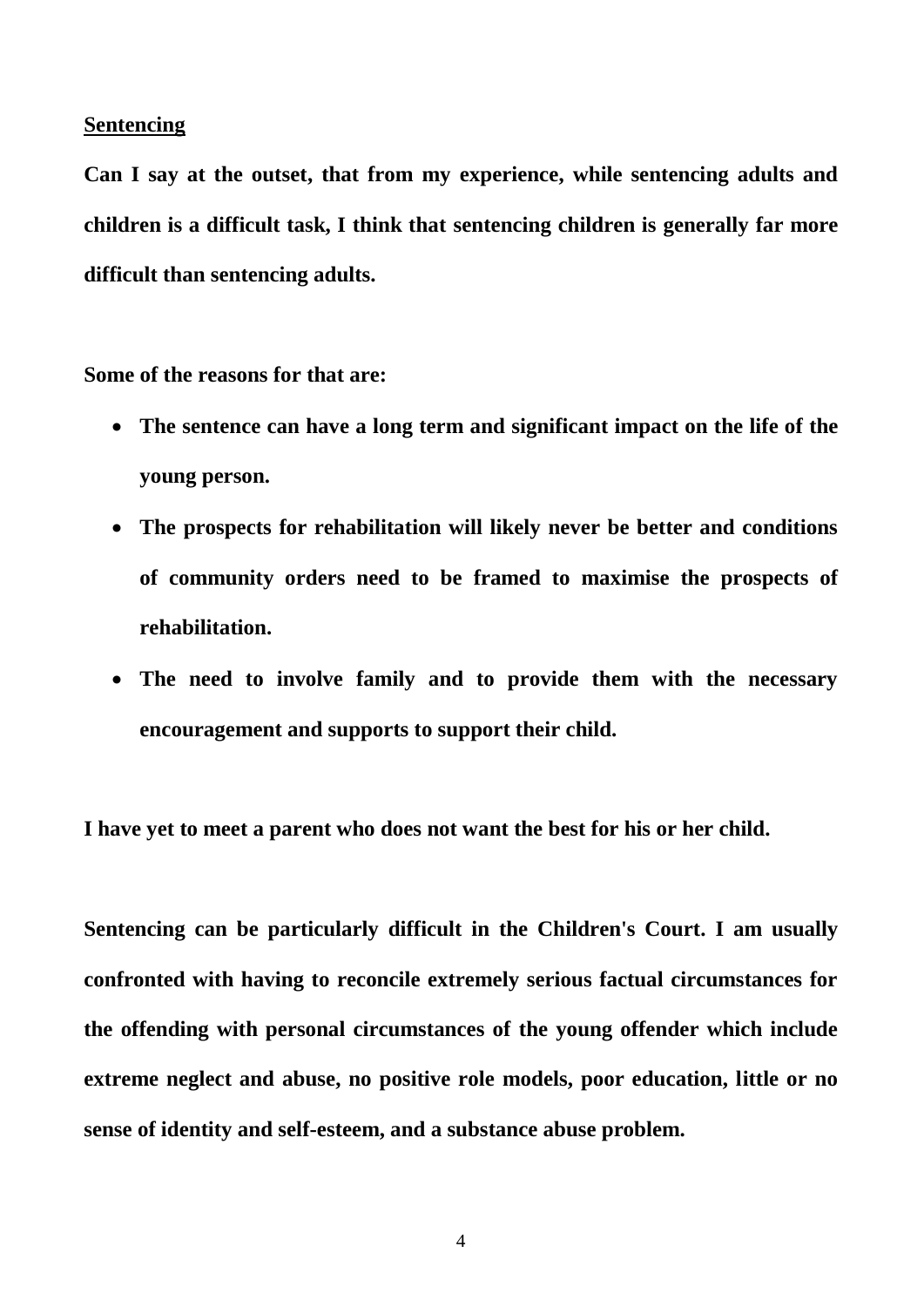**What I regard as essential basics in sentencing are often not referred to in texts and articles on the subject.** 

**Sentencing reasons are the means of communicating to the young offender, his or her family, the victim and the community, how and why you have reached the sentence imposed. What you say and how you say it is very important. In addition to the offender, victims need to hear and know that you have thought of them.** 

**In the case of the young offender it is essential that you communicate your reasons with him or her. It must be done in a way they can easily understand, particularly bearing in mind that sentencing is a stressful time. It is usually best done in the form of a conversation rather than talking at the child.** 

**It must be done in a way that shows the young person that you genuinely care.** 

**It must also be done with an understanding that the sentence and the sentencing remarks are a very important part of the first stage of the rehabilitation process. For young persons to take any notice of what messages you want to pass on to them, and to then try and act on what you have said, it is necessary for the young person to feel that you are treating them with dignity and respect, and that you care about them, their situation and their future.**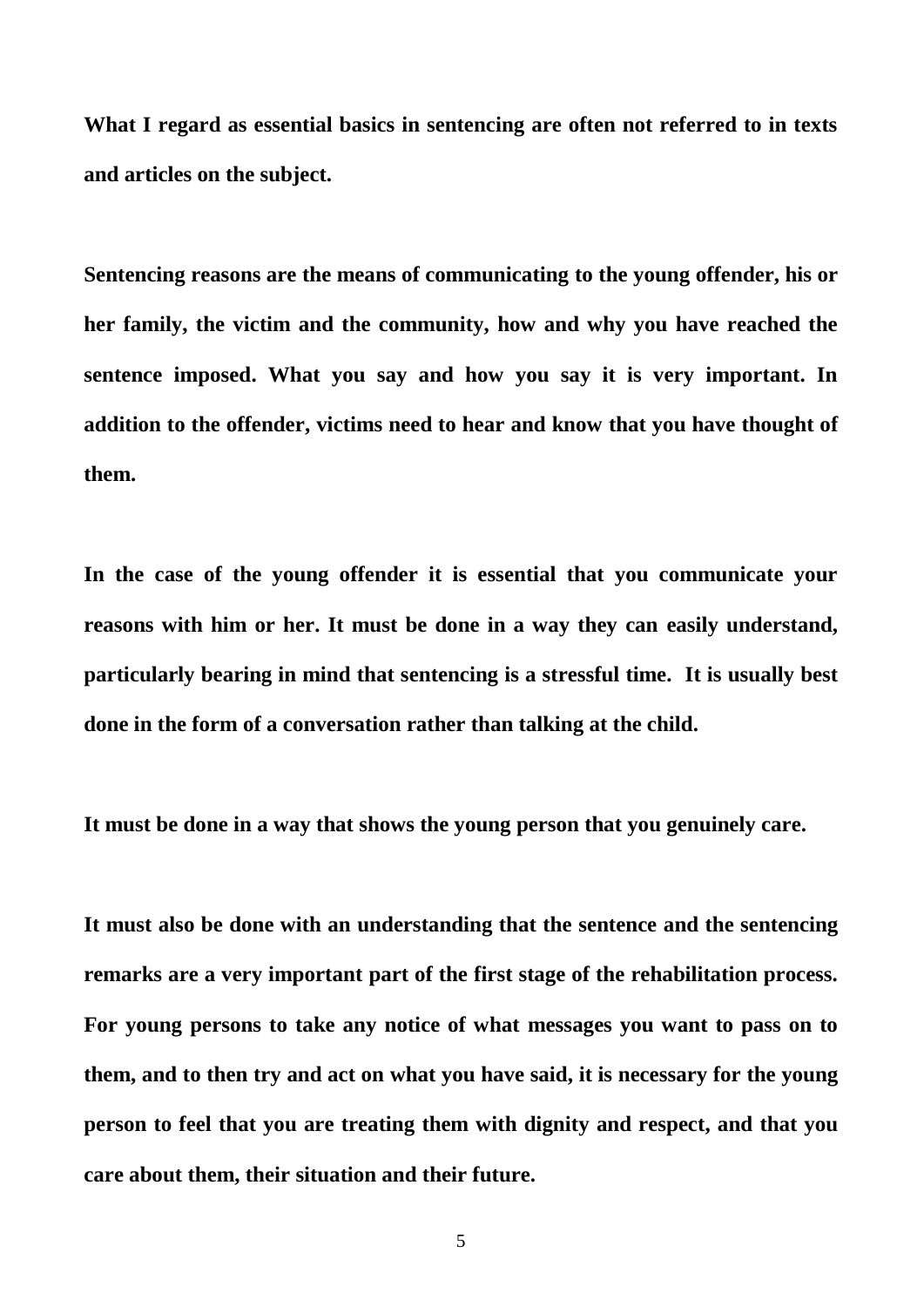**It is important not to crush a young person's spirit with unduly critical sentencing remarks or any other way. That has already happened. They invariably appear with little or no sense of identity, self esteem and hope. Make the distinction that while their offending was bad, they are not bad. To reasonably expect a positive response, it is necessary to try and give them a good feel about themselves and a positive sense of self belief.** 

**As Charles Dickens wrote in Great Expectations 'In the little world in which children have their existence, whosoever brings them up, there is nothing so finely perceived and so finely felt as injustice'.** 

**Young offenders sentenced by the Court, whatever the sentence is, need to feel that they were treated fairly by a Judge who cares about them and their future. Whatever their level of education and academic ability, they will be quick to pick up on whether or not you care about them.** 

**What level of respect and connection a young person gives me and the Court, and what level of commitment they choose to make for their own rehabilitation will also depend very much on the mentoring and program supports that service providers can provide. That is why the Court needs access to prevention and**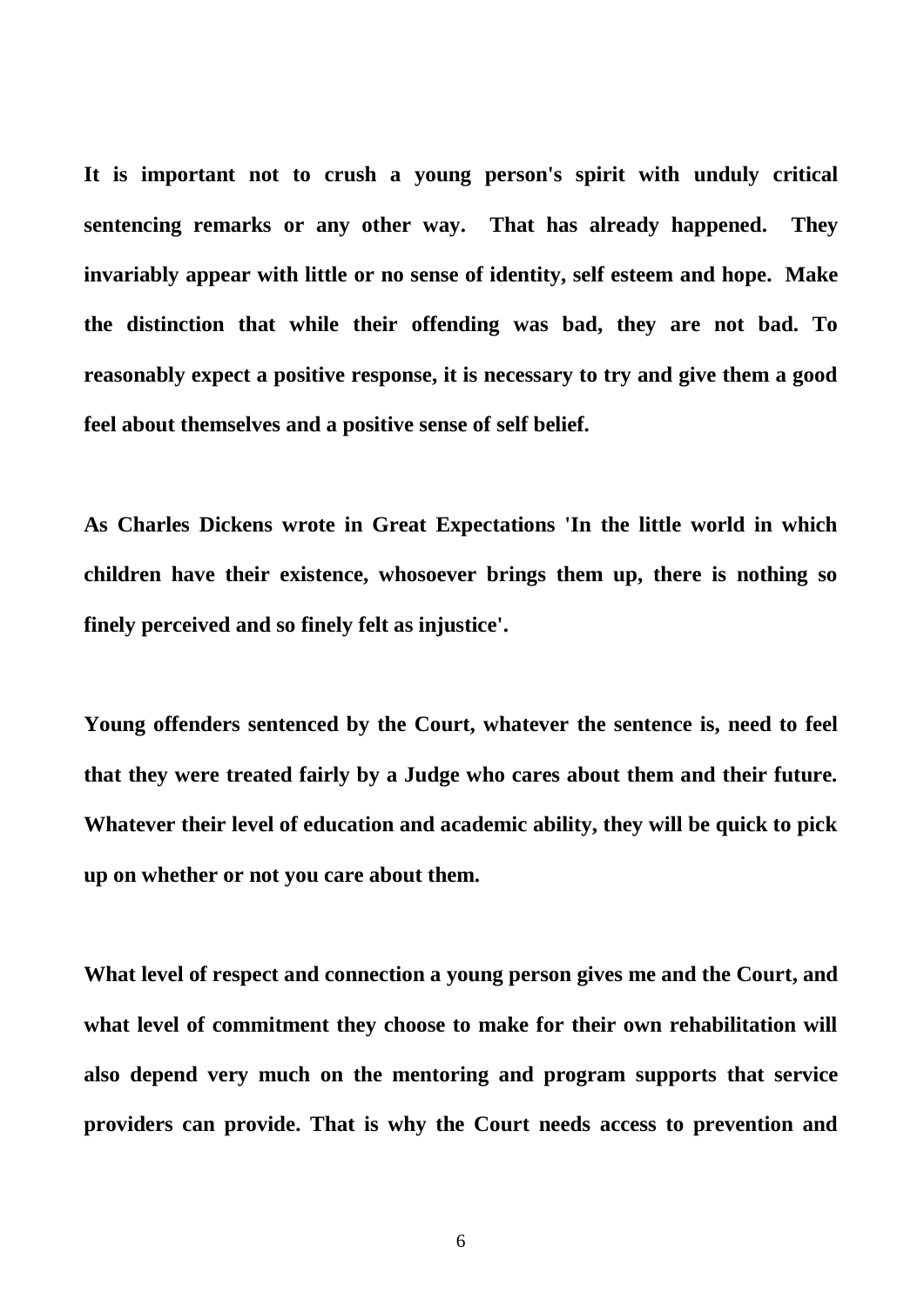**diversion programs of the sort provided by Outcare and others. It is in everyone's best interests.** 

**It is also essential that when the hand is extended out to help a young person and supports are offered, that those supports are actually given. Trust is such an important ingredient in every good relationship.** 

**Over the past 5 years:-**

- **Criminal lodgements in the Children's Court across the State have decreased by 37%.**
- **Applications for protection orders have increased by 30%.**
- **The fall in Perth is 36%, so in line with the State average.**
- **No major State location has seen an increase in criminal lodgements.**
- **Robberies are down by approximately 11%.**
- **Burglaries are down by approximately 25%. But there has been a pick up from the downward trend over the last year.**
- **Personal violence offences are down by approximately 40%.**
- **Sex offences are down by about 30%.**

**But even so:** 

 **The number of young offenders sentenced to a term of prison or detention over the last 5 years has remained relatively stable.**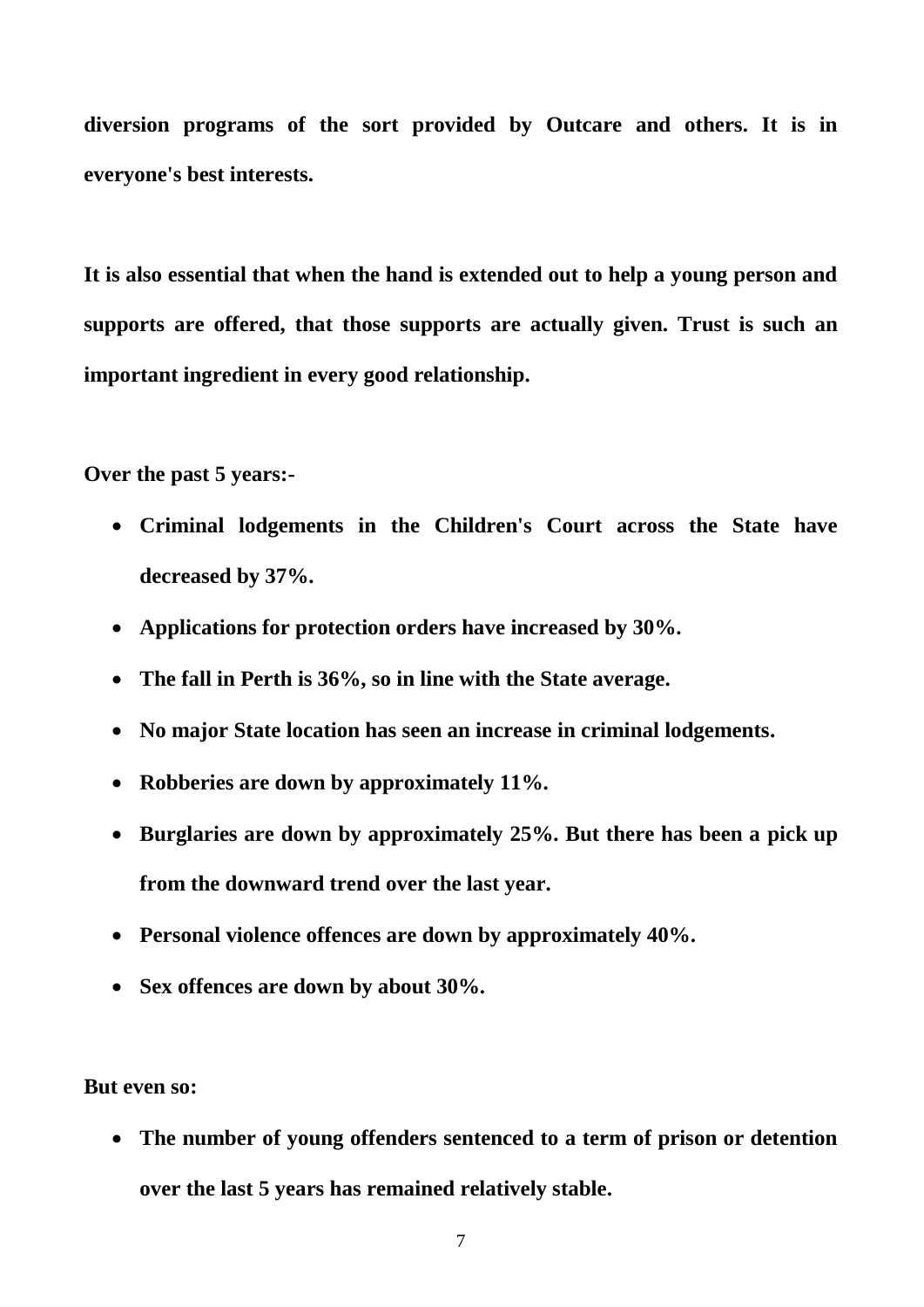**Anecdotally, the seriousness of the offending (the circumstances of the offending) and the complexity of the offenders has increased.** 

**It is hard to pinpoint any one reason why these reductions have occurred. It is probably because of a number of reasons including:** 

**(1) Police are getting more involved in the prevention and diversion space, which, in my view, is great to see.** 

**The Youth Liaison Officers in Police are focusing on recidivist young offenders and their siblings and connecting them to programs, and bail conditions are being more strictly managed. In addition to having a rehabilitative effect, that can have a deterrent effect.** 

- **(2) Police operate within stricter guidelines on whether to charge or not.**
- **(3) I think that it also needs to be said that in Western Australia, as elsewhere, there are many non-government agencies, including Not For Profits, that have entered this space with professionally sound and committed people and good programs which are making a very positive contribution. Outcare is one of them.**

**More referrals to Juvenile Justice Teams is not an answer because referrals have gone down over the last couple of years.**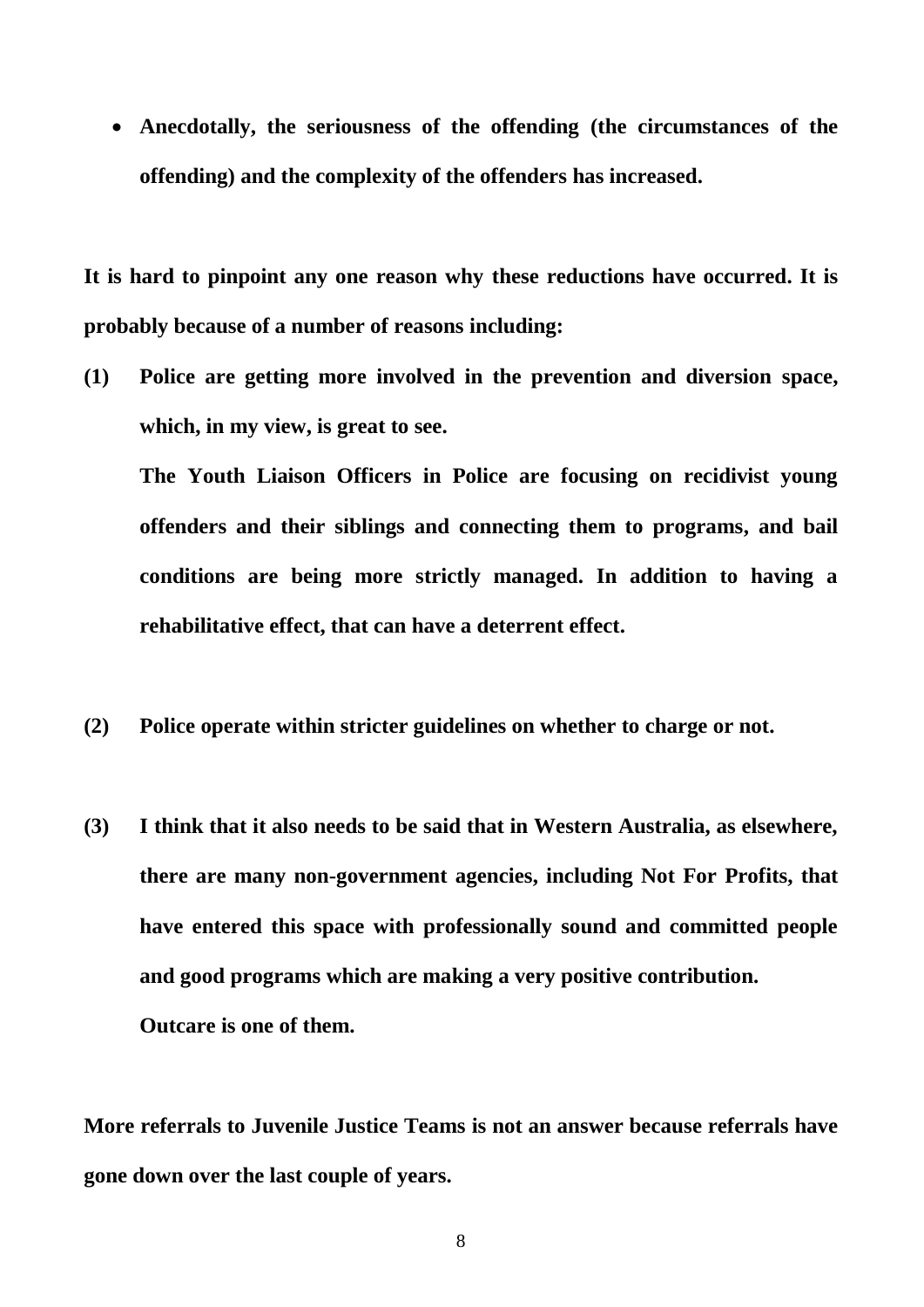#### **Brain science**

**Research in brain science is now helping us to understand why teenagers and young people often make bad decisions.** 

**The brain consists of four parts. One part, the frontal cortex or frontal lobe of the brain, deals with empathy, controls emotions, and provides the capacity to understand, including understanding consequences, and the capacity to think. This frontal cortex part of the brain undergoes renovations during the years of adolescence and sometimes until the mid 20's. During this stage of renovation, another part of the brain provides capacity in relation to emotions. This is a reason why in some instances an 11 year old can understand something better than a 15 year old.** 

**Other interesting research in relation to the brain has shown that alcohol has a significant negative affect on the pre-frontal cortex as well as the hippocampus area of the brain which controls memory. The brain is always going to sacrifice the frontal cortex first, which controls reasoning and thinking, rather than another section of the brain which controls the basic necessities of life, such as keeping the heart beating.**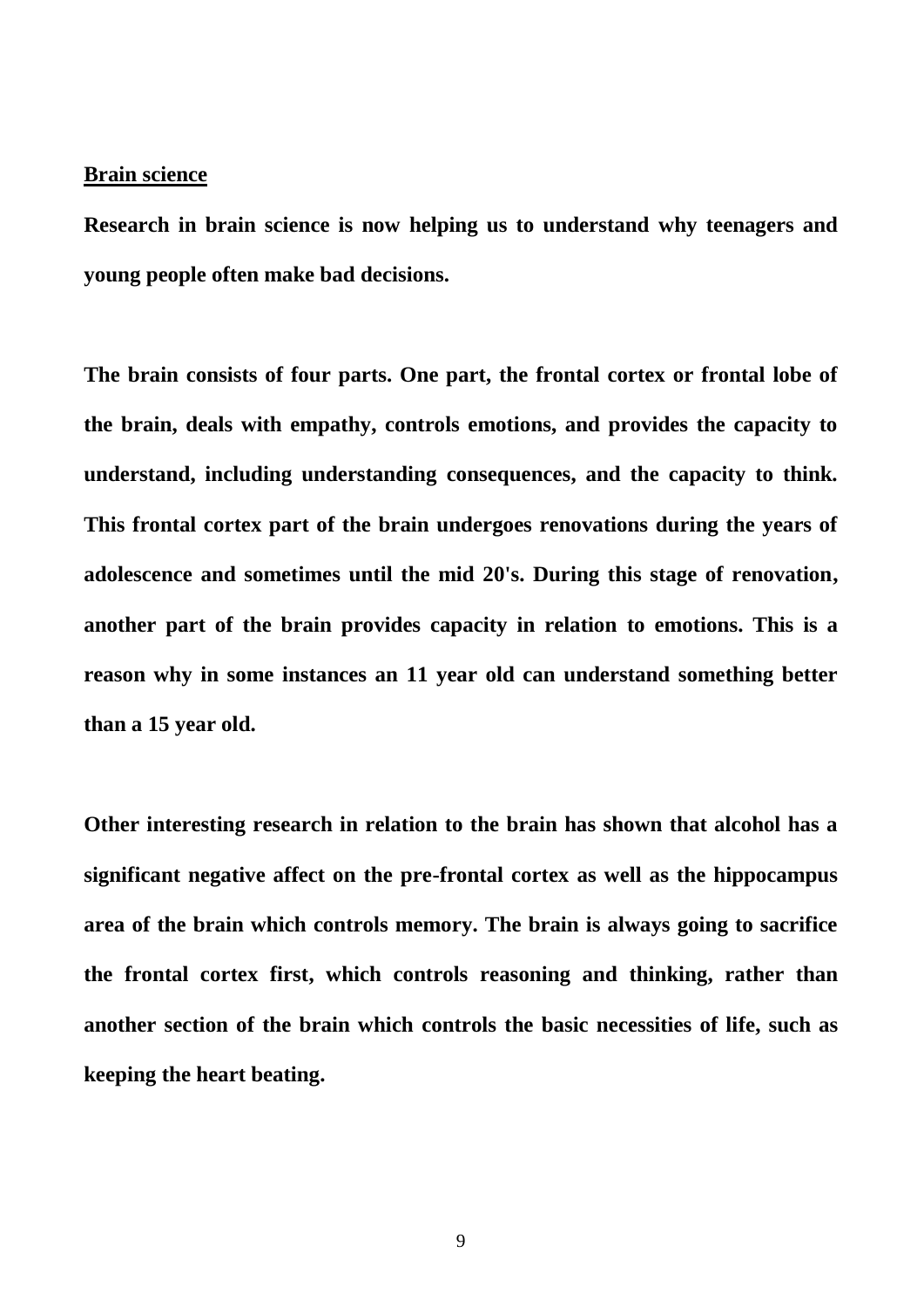**Research also shows that the first three years of a young person's life is significant in relation to the development of the frontal cortex. It is continuously gathering data to assist in its development. It is very important for the healthy development of the frontal cortex that the young persons environment is calm and stimulating. Exposure to violence in these early years adversely impacts on the development of the frontal cortex.** 

**On current research, alcohol clearly causes more damage to the brain than cannabis, but it being important to also say that cannabis causes damage. Indeed, of all substances usually involved in substance abuse, alcohol causes the most damage to the brain other than by pure cocaine, methylamphetamine and heroin.** 

**All of this research is very interesting in relation to dealing with children. If anything, it provides a sound scientific basis for why a particular set of objectives and principles should apply when dealing with children and not adults. Children are not small adults. It also provides a sound scientific basis for early intervention and for the proposition that prospects of rehabilitation are generally greater for children and young people than for adults.** 

#### **The Banksia Riot**

**The riot at Banksia Hill Detention Centre occurred on the night of January 20th this year.**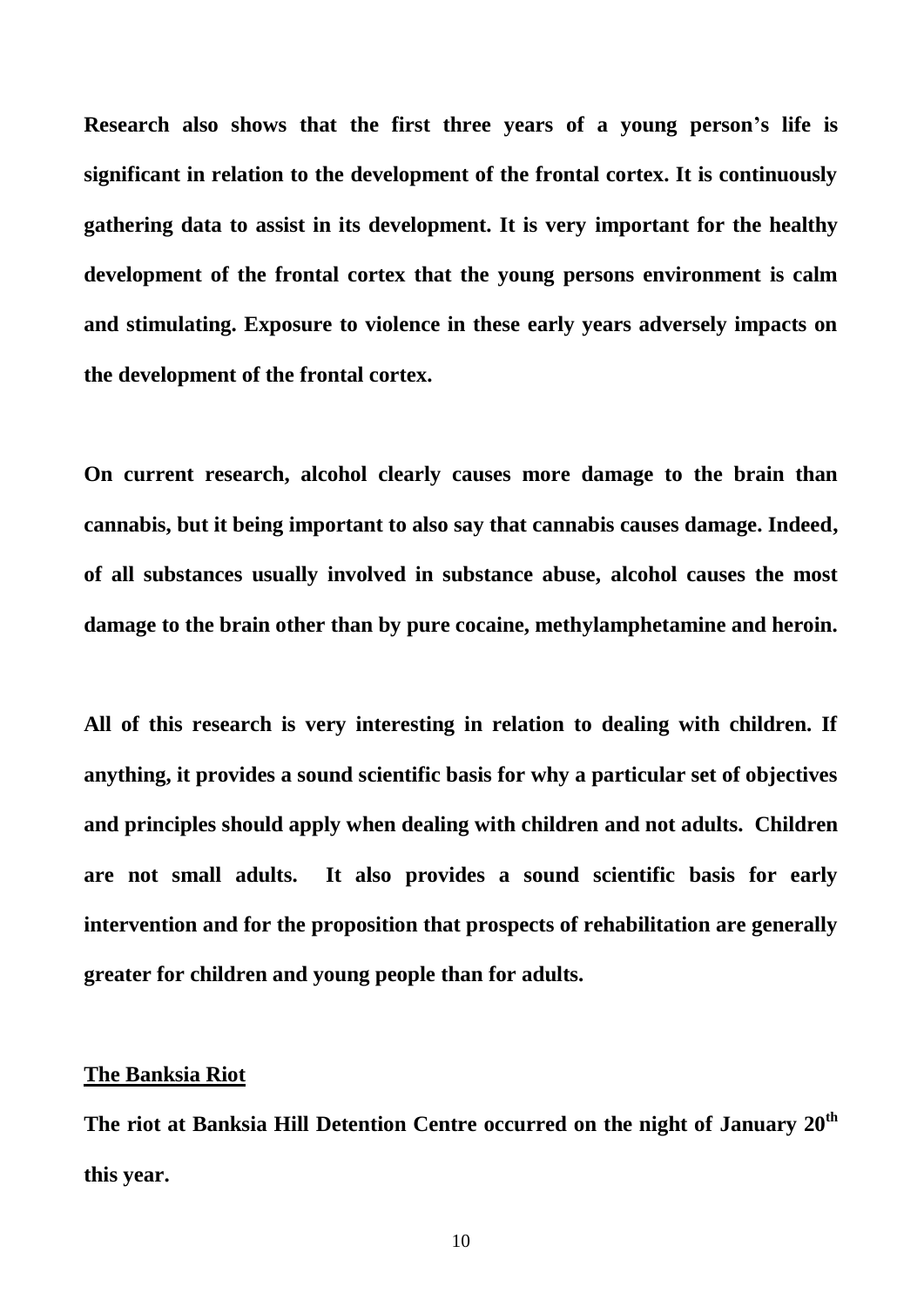**It is a low point in the history of youth justice in this State.** 

**Early in the morning of 21 January, 73 young male detainees were transferred from Banksia to Hakea Prison. On 7 and 8 February more followed taking the total number at Hakea Prison to about 140 or thereabouts. Under 14 year olds and girls stayed at Banksia Hill Detention Centre.** 

**The riot followed Rangeview Remand Centre closing in October 2012 and remand detainees held there, being transferred and held at Banksia Hill Detention Centre.** 

**In the recent Office of Inspector of Custodial Services Report, Professor Neil Morgan has made numerous findings and recommendations in relation to the riot with which I respectfully agree.** 

**Contributing causative factors for the riot include:** 

- **1. Failures of management and poor planning in relation to the merger of Banksia and Rangeview.**
- **2. Overcrowding in Banksia.**
- **3. Serious staff shortages at Banksia.**
	- o **Very high workers comp numbers.**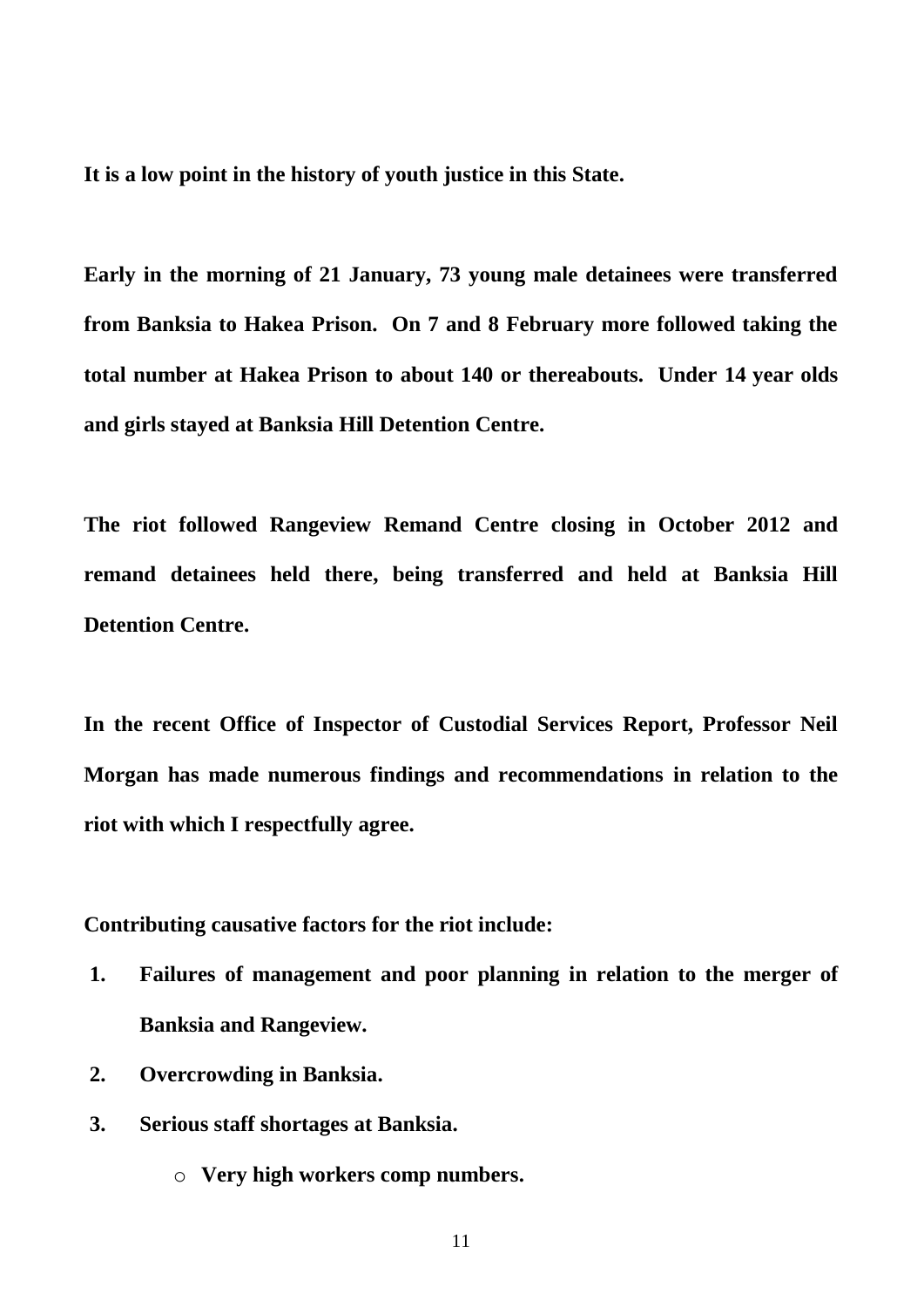o **Absenteeism on rostered shifts.**

**The combination of overcrowding and staff shortages lead to excessive lockdowns and also an absence or lack of program delivery.** 

- **4. Repressive regimes for detainees in Banksia. There was no fair and proper reward regime in place for behavioural management. Regimes in place were overly harsh.**
- **5. The time of the riot was in the heat of summer and cells had no air conditioning.**

**To be frank, it was no surprise to me that there was a riot. I had previously expressed concern about harsh regimes and the need for staff training. That said, the scale of the riot was greater than I thought would be the case.** 

**In short, systemically, the culture at Banksia was characterised by locking up rather than rehabilitation.** 

**There are many good Youth Custodial Officers (YCOs). They were as disappointed as others, including me, by what happened. In the sequel they have shown great resilience.** 

**All of that said, some of the serious issues arising from the riot include:**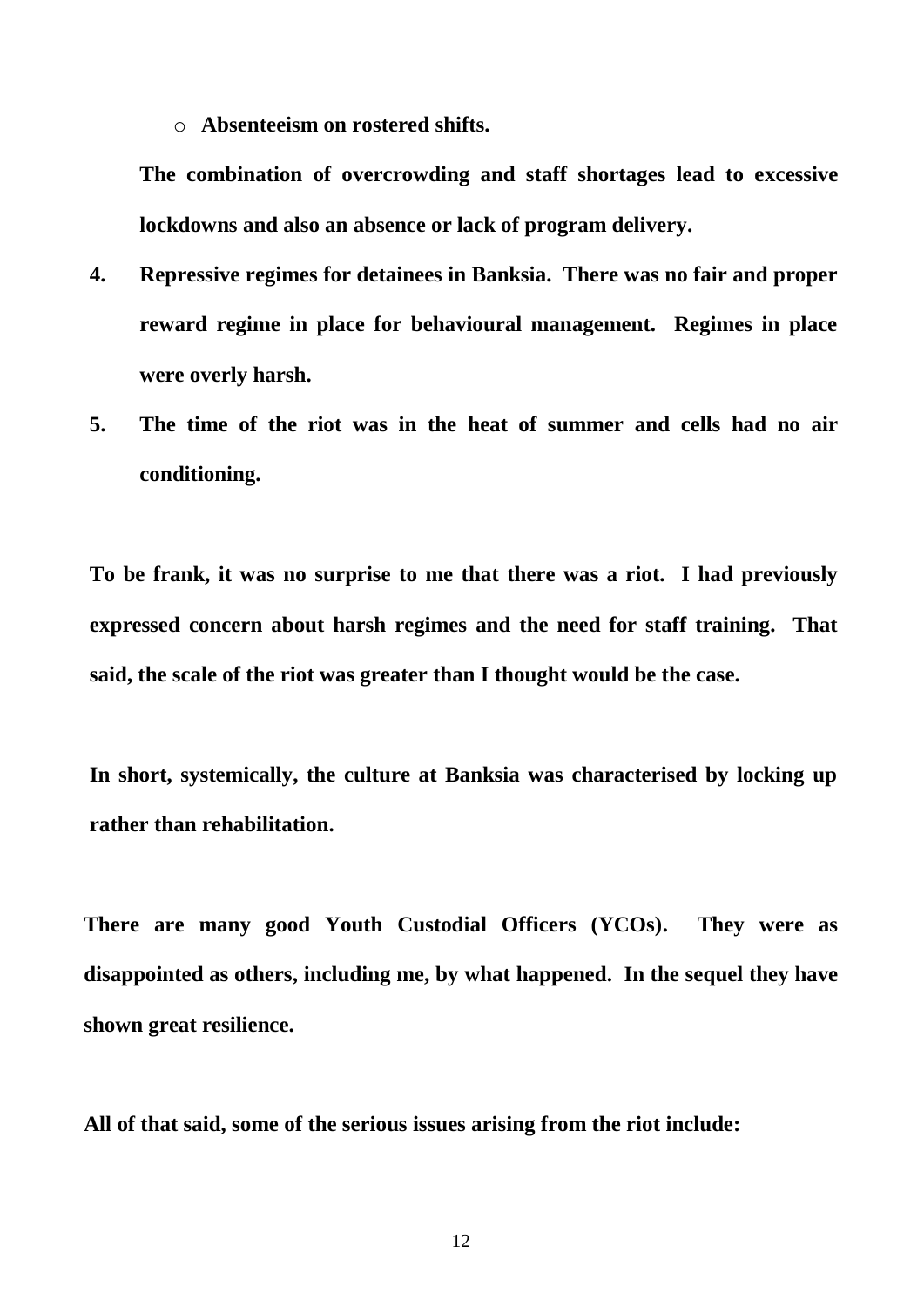- **1. The slow response by the Department in the weeks and months which followed.**
- **2. For about 3 weeks immediately following the riot, the detainees at both Hakea and Banksia were locked down for up to 23 to 24 hours every day. There is, regrettably, good reason to conclude that there was a punitive purpose for that. The Court has reached that conclusion.**
- **3. The need to rethink how you manage behavioural change, particularly bearing in mind that you are dealing with many children with mental health problems who have poor coping skills and lives characterised by neglect and abuse.**

**It is true that these kids are hardened, but in my view they are no harder than kids used to be.**

**The harsh detention regimes contributed to making them harder.** 

- **4. A key purpose of detention is to rehabilitate. To not properly try to achieve that purpose and to release children back into the community more hardened, more angry and more frustrated, is clearly not in the best interests of the community. Indeed it actually increases the risk to the community rather than decreasing it and so the community thereby rendered more vulnerable.**
- **5. There needs to be programs to enable YCOs to work with children to help them establish positive relationships with the children. Relationship building is a key component in the context of rehabilitation.**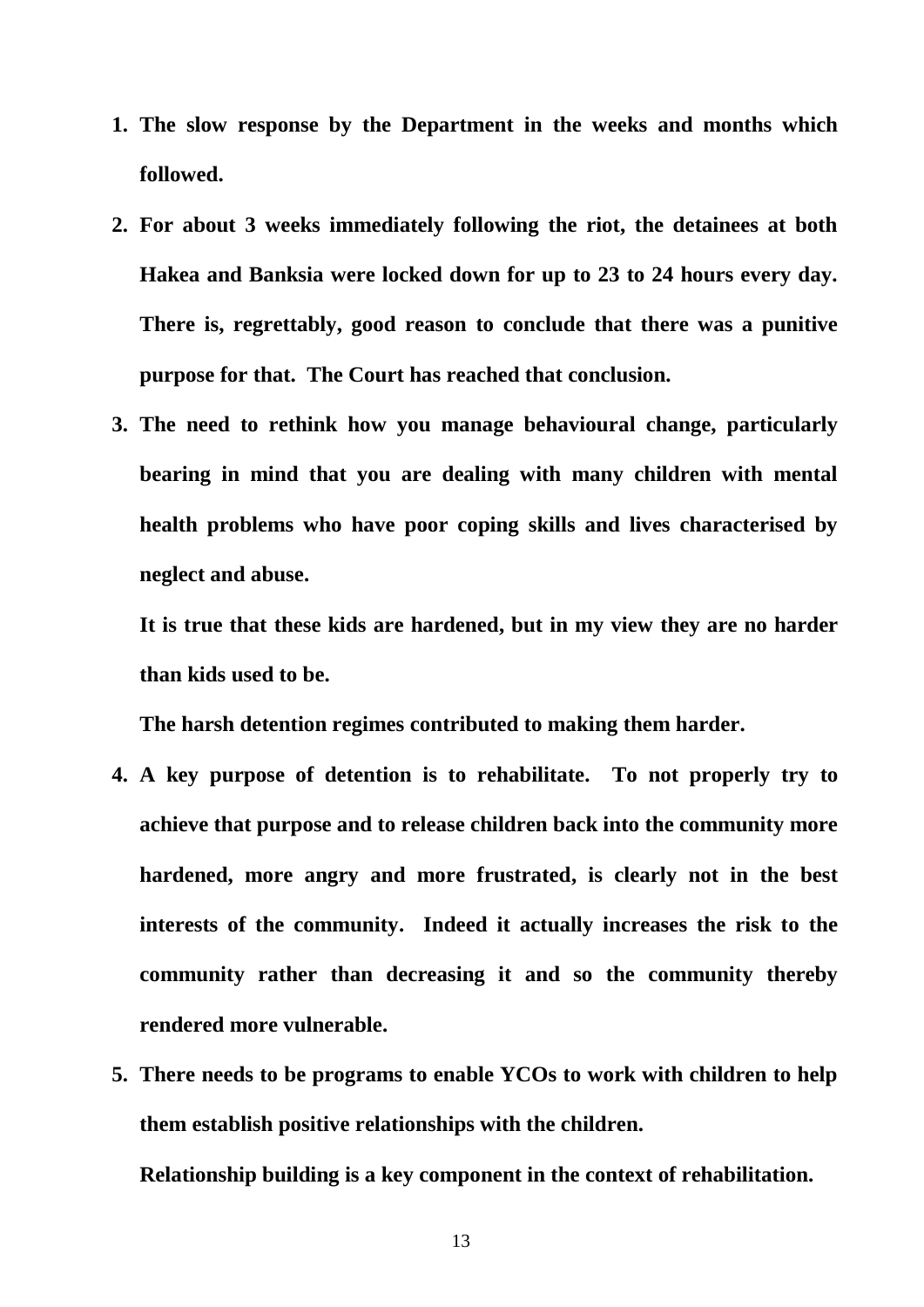**I'm not a fan of the 12 hour shift. I much prefer 8 hour shifts because they are much better for establishing relationships with the children.** 

**6. The prison culture has dominated Youth Justice. That must change. One way to achieve that may be to remove Youth Justice from the Department of Corrective Services (DCS). With about 4900 or so adults in custody, and only about 160 or so children in detention, it is not surprising that an adult prison culture shadows Youth Justice.** 

**In my view the adult model is minimal on program intervention and overly heavy on compliance. That approach has filtered down into Youth Justice. It needs to be replaced with a culture of rehabilitation, and prevention and diversion.** 

### **The essentials for a good plan for a young offender**

**1. Need for punitive requirements.**

**Punishment is provided as an objective of sentencing in the Youth Offenders Act 1994. Particularly for serious offending, the community reasonably expects and looks to the Court to impose some level of punishment.** 

# **2. Need for therapeutic requirements.**

**The sentence will need to reflect the relative weightings for each of these two requirements. The weighting or emphasis will depend on the**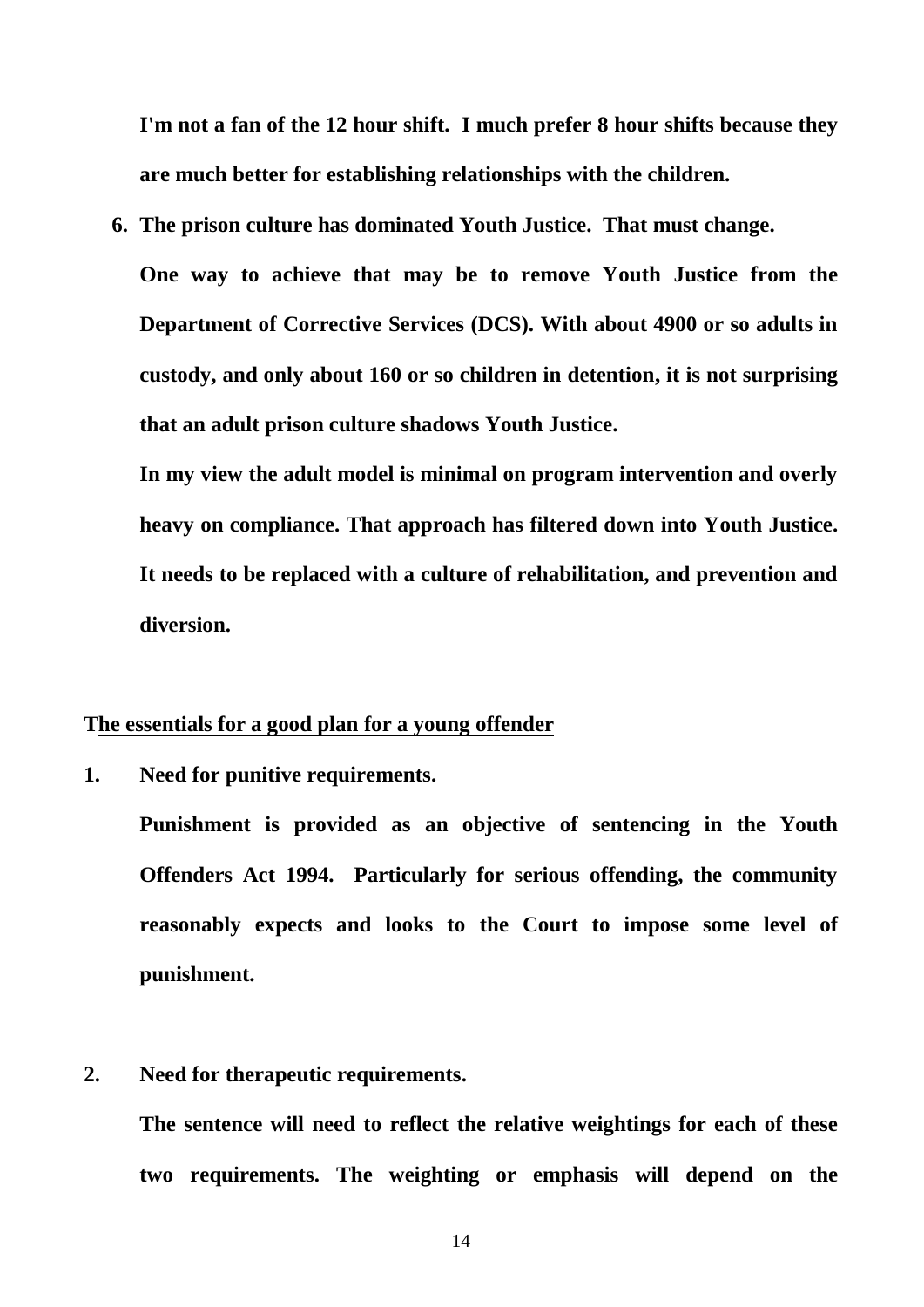**seriousness of the offence and the circumstances of the young offender. That is what judging is all about. Sentencing is not a scientific or mathematical exercise. It is about considering everything overall, facts and law, and exercising good, sound judgment to reach an ultimate decision.** 

**In the case of detention, being sent to detention is the punishment. Children are not sent to detention to be punished. When in detention, their therapeutic needs should be met.** 

**In those cases where a community order is imposed, there should be an emphasis on the therapeutic needs of the young person being provided, so that the underlying causes of the offending are addressed.** 

**Therapeutic needs include:** 

- **Family involvement and capacity building;**
- **Mentoring;**
- **Cultural programs to assist in the young person gaining a sense of identity and positive self-esteem;**
- **Education - mainstream/alternative/vocational training;**
- **Mental health needs, if any; and**
- **Risk factors need to be addressed e.g. stable accommodation, peers, substance abuse.**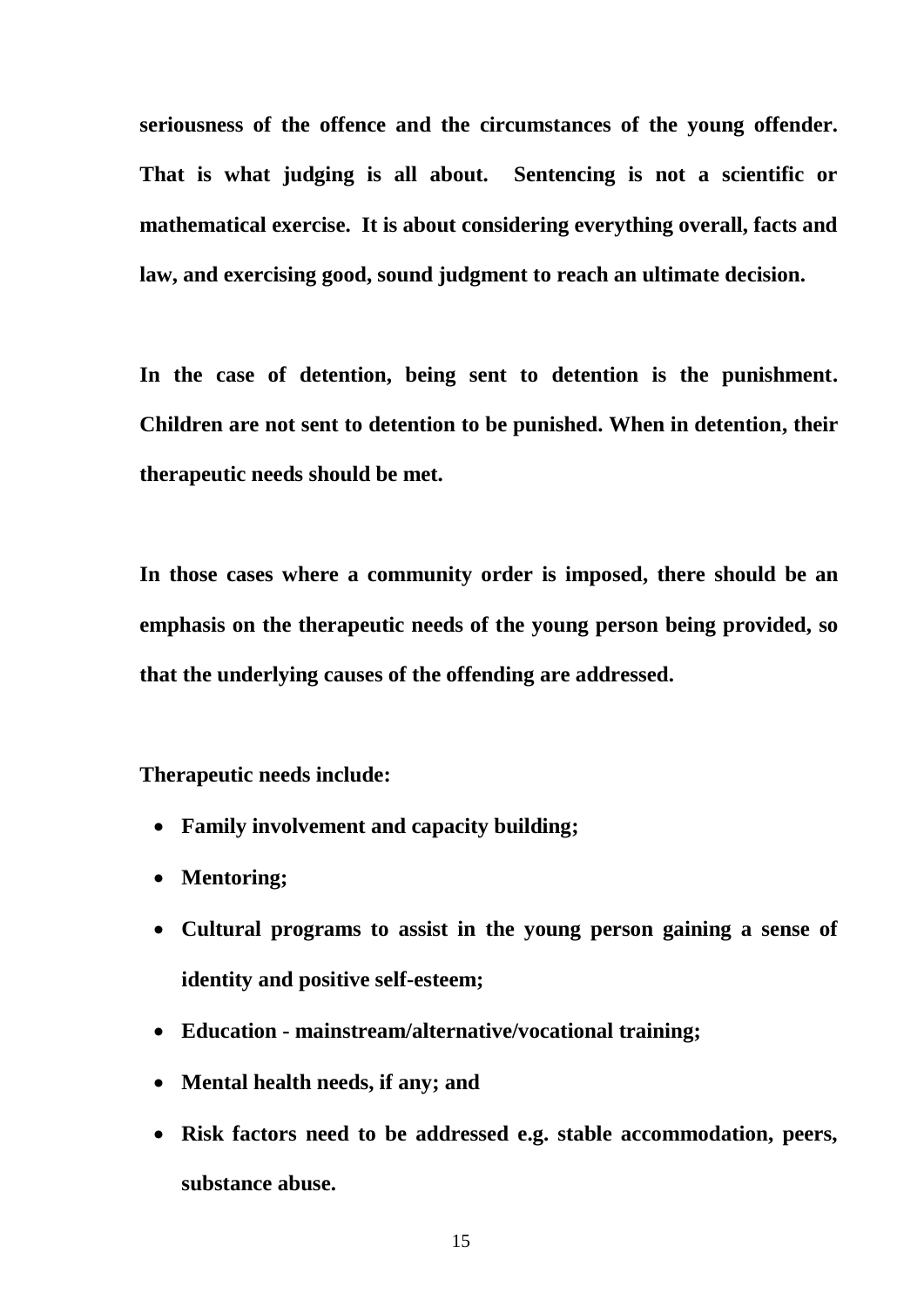**Given that about 75% of children in detention are aboriginal children, aboriginal mentors and cultural programs designed and delivered by aboriginal people must be included in any proposed solution. A knowledge of and positive sense of self identity and connection with culture are fundamental to the rehabilitation of a young aboriginal person.** 

**3. Goal setting and time frames need to be in place.** 

**Interventions should commence immediately or at least within a very short timeframe.** 

**4. Programs need to have longevity - well beyond the term of court orders.**

**Layers of complex problems are not solved within short periods of time.** 

## **What does Outcare do so well?**

- **1. Operationalise – It is one thing to have ideas and propose solutions and it is another to be able to put an action plan together and actually do it. Outcare has the ability to operationalise and thereby produce successful outcomes.**
- **2. Personnel – staff are very passionate and expert at what they do.**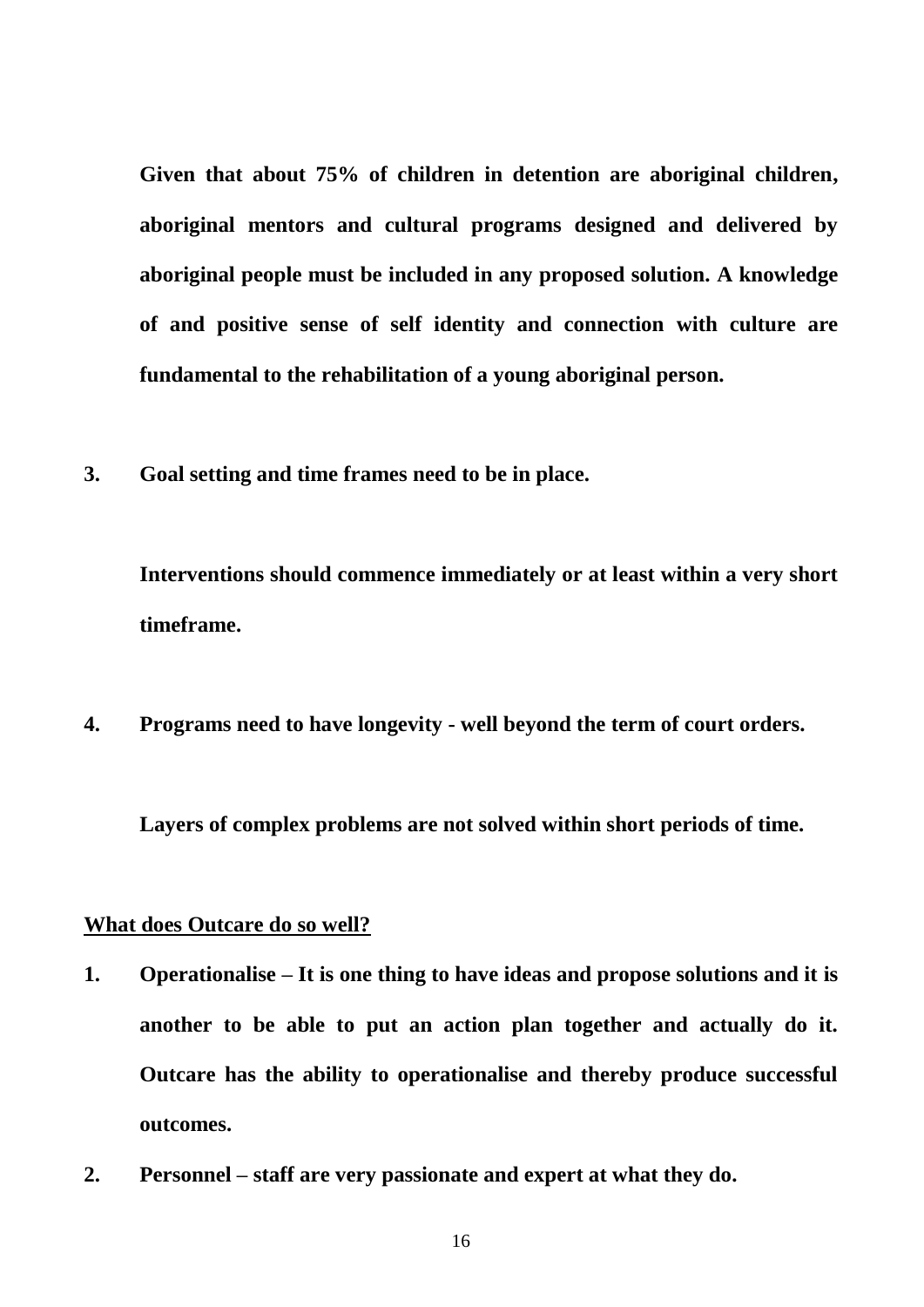**Without in any diminishing the important role of any person, I wish to particularly recognise Sam Mesiti. He is a champion of youth justice and Outcare and the community is very lucky to have him.** 

**Shudder at the thought, but if we had a cloning machine, then I think that we should feed him through it and press the button which says multiple copies.** 

- **3. Good Programs – the variety of programs it delivers include:** 
	- **Live Works - is based on a holistic model and provides vocational skills and a supported pathway to employment and community acceptance.**
	- **BRASAC - Breakaway Respect and Self Awareness Camps to provide young people with connection to culture and community.**
	- **Artworks program**
	- **Midland Midnight Basketball Program**
	- **The World Square Primary School Mentor Program**
	- **The Cooking Program**
	- **Say Nay to Crime**
	- **BIDDI Program**
	- **and others.**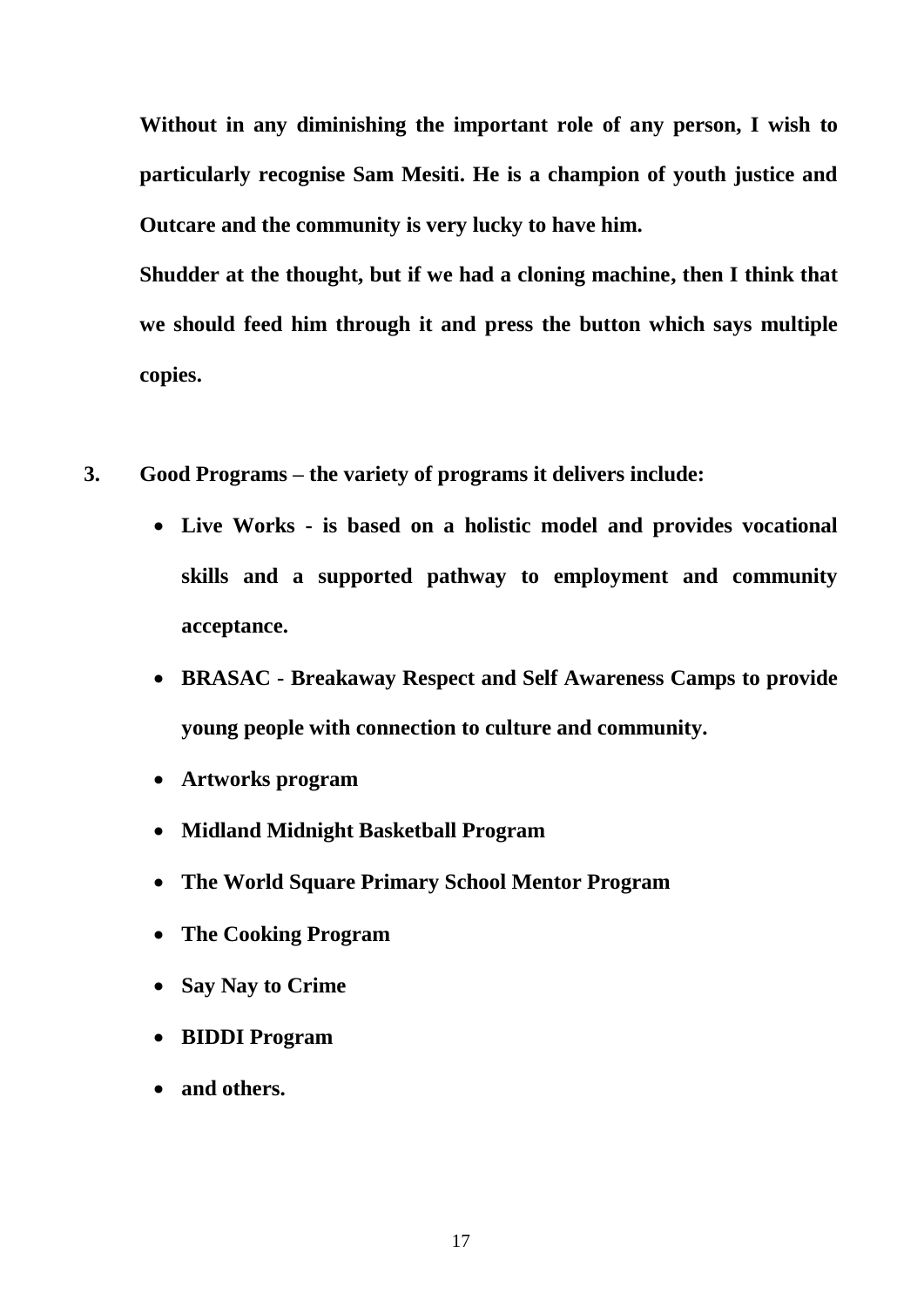**4. Outcare's program delivery is based on relationships and connections. Inclusion - ownership - empowerment - connection - are all essential concepts in this space.** 

**Regrettably, when I look at some government agencies in this space, I see a serious disconnect between senior management and policy people on the one hand and passionate people on the ground with the responsibility of delivering the services on the other. There is too much detailed policy, process and risk aversion, made even worse when all of them are mixed up in a Complicator at a head office. In my view we need to get back to the basics and do them well. I feel sorry for people on the front line who are expected to deliver services when they are not properly resourced and supported with programs or the means to develop them.** 

**All levels of organisations involved in service delivery should have some direct connection with the actual service delivered which includes contact with the children. Management should employ the right people to design and deliver services and then give them the necessary resources. They should also be given some autonomy and trust to make good judgments to make things work along the way.** 

**5. Outcare is heavily into collaboration and partnerships. Stakeholders are from the Government, State and Commonwealth, and corporate sectors.**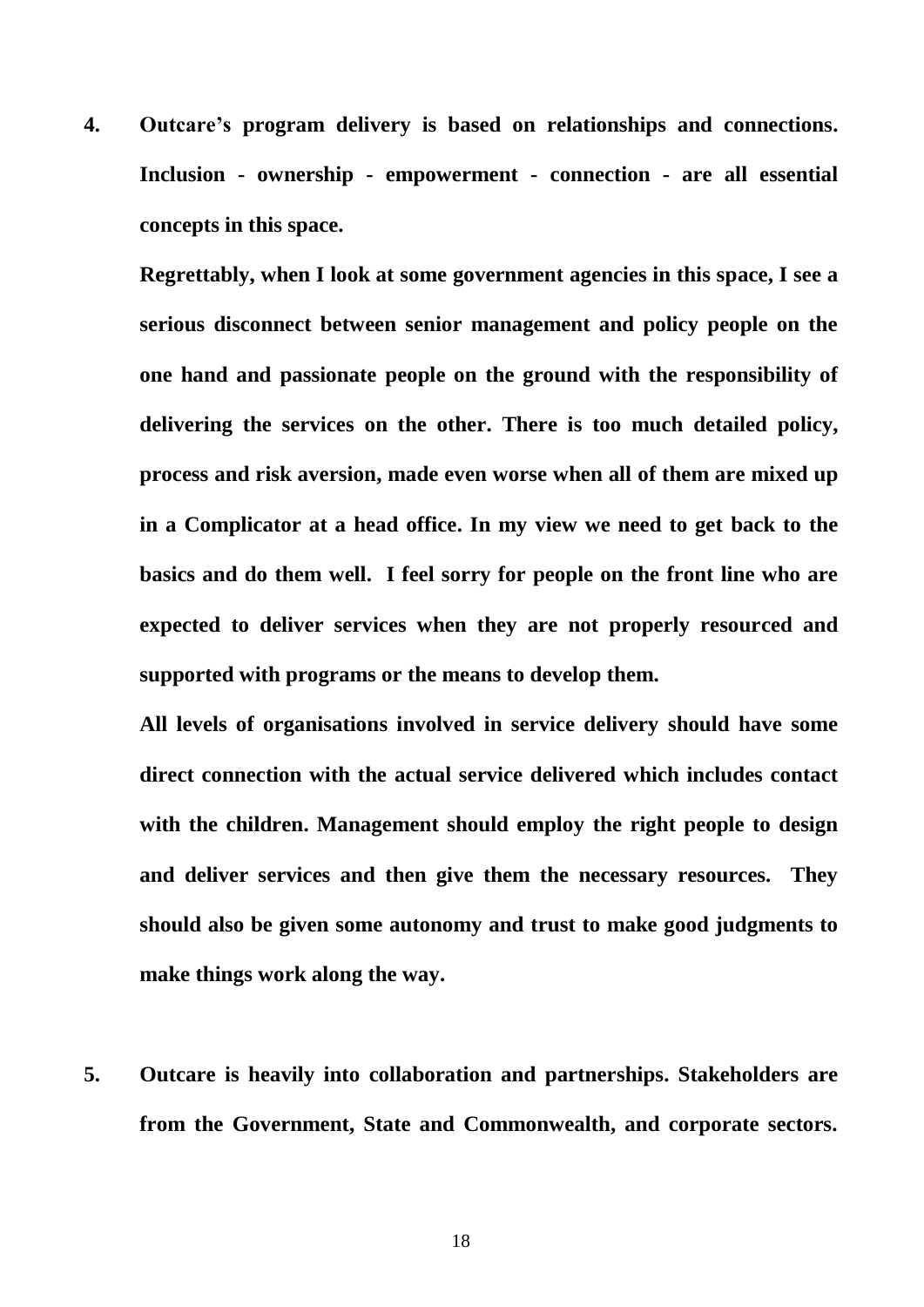**This is good for sustainability. It also saves young people with Outcare from a lot of duplicated effort going from one agency to another.** 

**6. Outcare employs 7 aboriginal people. That is a recognition that aboriginal people are necessary to assist aboriginal children learning their own culture. Culture, and language, song and dance, as part of culture, is so important.** 

**That said, Outcare has aboriginal children and non-aboriginal children side by side in their programs. In my view that is the way to go. Walking and working together but recognising that each individual has his or her own particular characteristics and needs. The particular needs for aboriginal children can be provided by employing aboriginal people and partnering with aboriginal people and aboriginal organisations.** 

**For those of us who have been fortunate enough to holiday overseas, you may have walked past primary schools in various cities and towns in various countries. I am not sure whether you have had the same experience as me, but one thing that has struck me is that wherever in the world you may be, and whatever the ethnic makeup of the children in the playground, the sound of children playing and talking and laughing with each other is all the same.** 

**Can I give a more specific example to support the point that I wish to make. When I was asked to give this presentation, I was lucky enough to**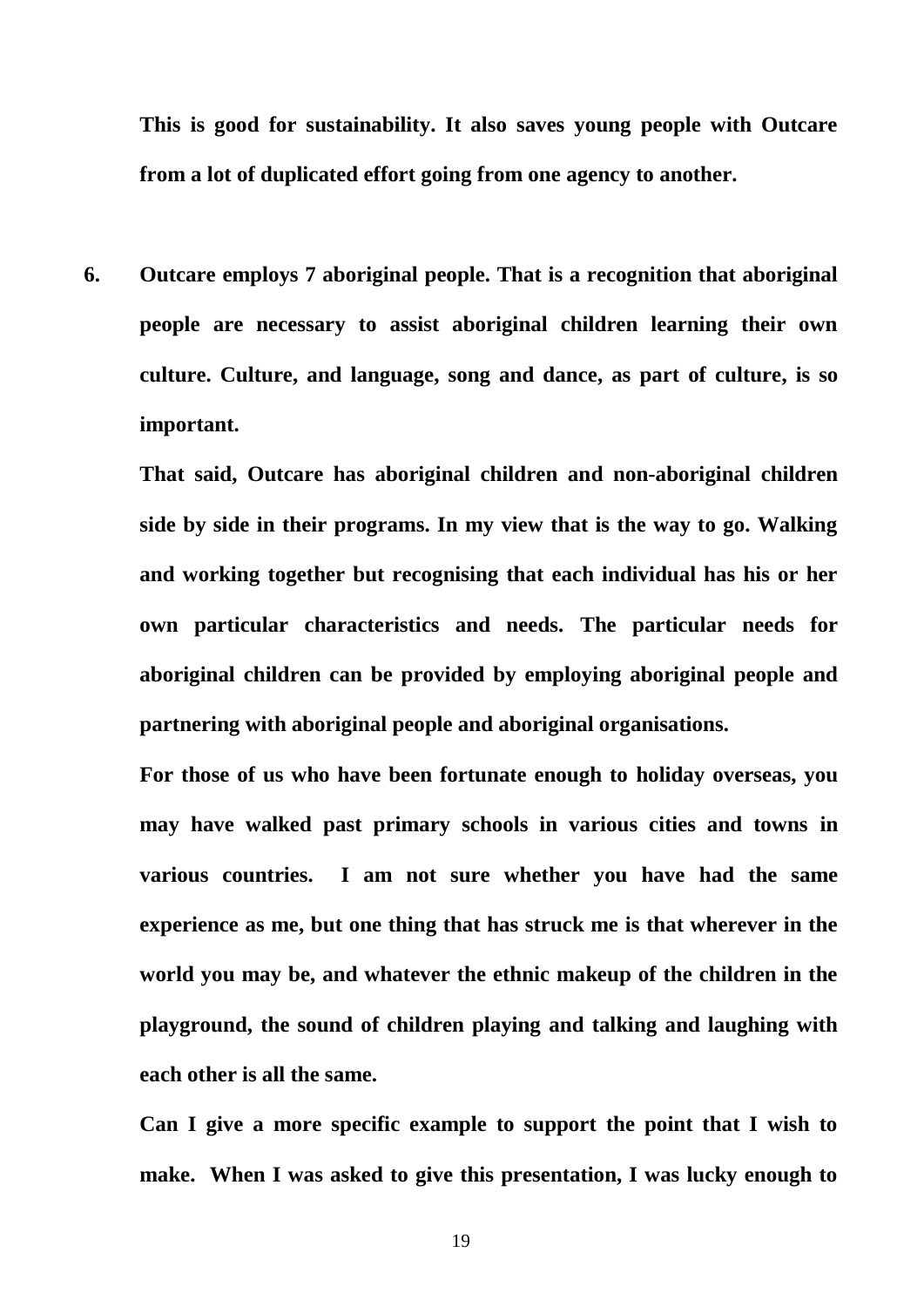**be in Spain, in Madrid. I was walking in a large park in Madrid and noticed a large group of primary school children on an excursion. Two young children of about 7 years of age walked up to a bubbler to get a drink. Neither of them was tall enough to reach the top of the bubbler to put his mouth near where the water was coming out. One of the small boys was fair skinned and probably of Spanish origin and the other was dark skinned and probably of African origin, or at least from an African parent. Each of them took it in the turns to lift the other one up to be able to get a drink from the bubbler. Both walked away from the bubbler hand-in-hand, with their thirst quenched. I watched these two young boys and thought to myself 'wouldn't it be great if adults behaved like that'. For me, it was a simple but powerful example, that walking and working together is the way to go.** 

**We need organisations like Outcare working in detention centres and also helping to reintegrate children from detention back into the community. We also particularly need Outcare working within the community in the prevention and diversion space.** 

**It seems to be a global rule of thumb that about 20% of the offenders commit about 80% of the crime.**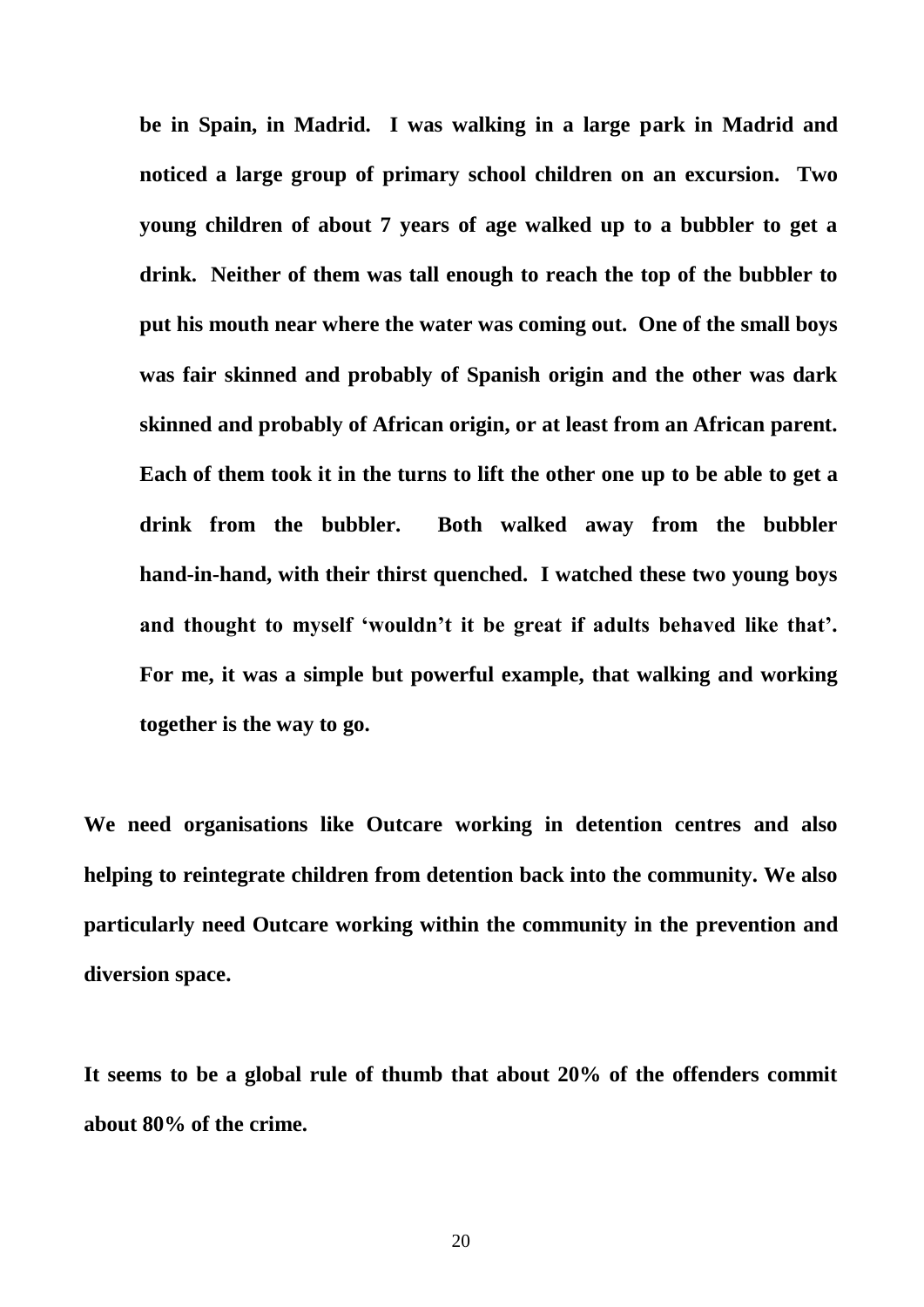**I have frequently commented on the need for early intervention, i.e. well before the age of 10 years of age which is the age of criminal responsibility. Indeed I think it starts from conception and FASD is but one reason why that must be so.** 

**That said, I am of the firm view that we need to target high end offenders, and also children exposed to extreme risks of offending. I say that knowing that they will be the most difficult cases. This is where the greatest gains are to be made. When doing so, the needs and strengths of this particular group can be identified in a non-judgmental way and the necessary solutions provided in a positive and sensitive way, such that there is no negative branding of the young people in this group. Anyway, surely we could live with that, rather than an innocent member of the community becoming a victim of crime and a young person being sentenced to detention for several years.** 

**Outcare takes the hard cases. I know that they have some great successes. That is great for the children and also the community.** 

**Having said all of that, can I comment briefly on the concept of Justice Reinvestment.**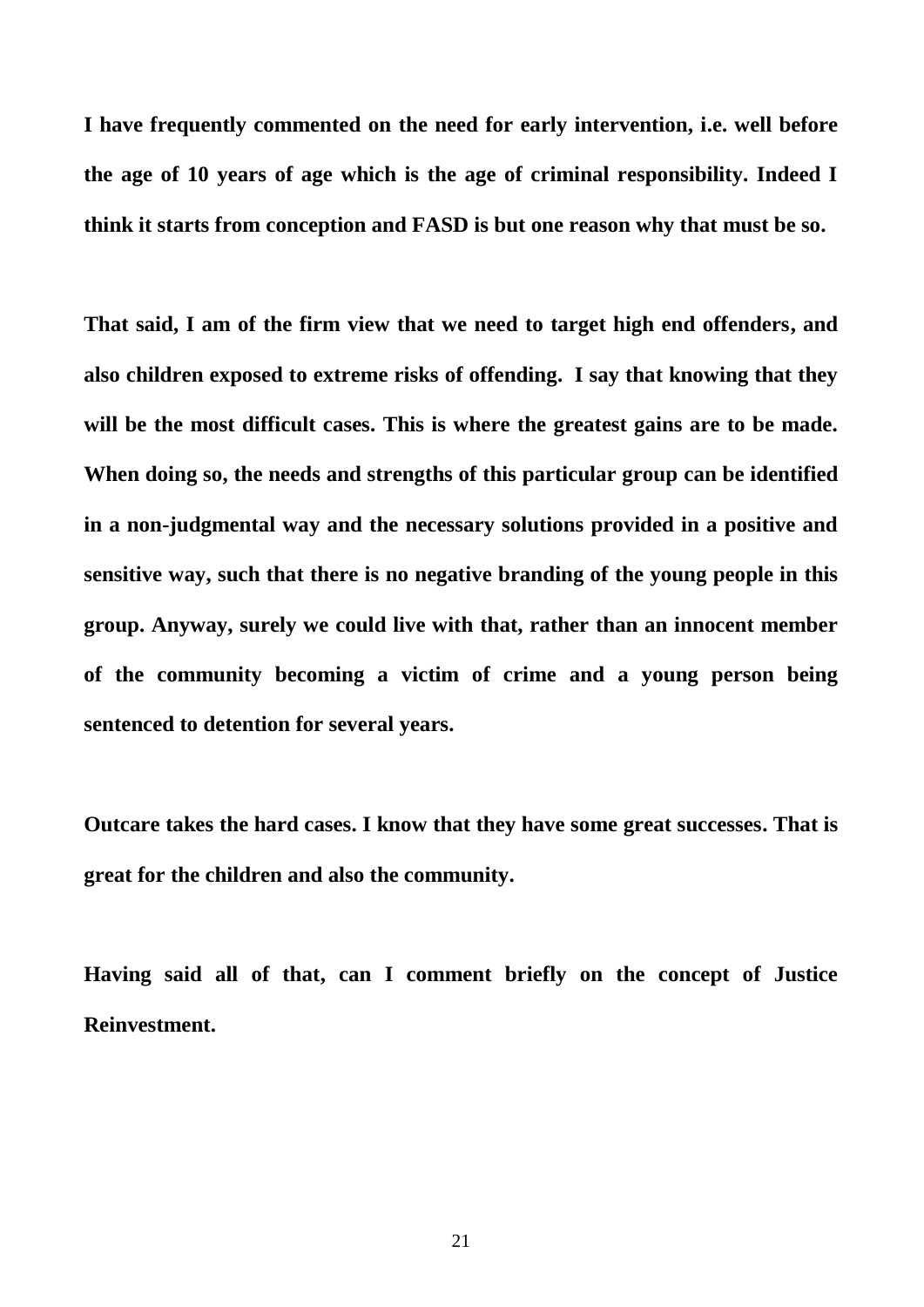**It is a concept that was initially developed in California in the USA. It has gained traction and had great success in a number of States in the USA, including Texas. No offence, but if Texas can embrace it, then surely we can.** 

**I am pleased to note that the Minister for Corrective Services, the Hon Joe Francis, has commented on the need to approach Youth Justice differently. He has highlighted the unacceptably high financial cost of the current system and the need to address the underlying causes of offending. I hope he receives universal support.** 

**In his report titled '***Justice Reinvestment: a new solution to the problem of Indigenous over-representation in the criminal justice system***' dated 20 March 2010, Mr Mick Gooda, Aboriginal and Torres Strait Islander Social Justice Commissioner, of the Australian Human Rights Commission, said:** 

**Justice reinvestment is a localised criminal justice policy approach that first emerged in the United States. Under this approach, a portion of the public funds that would have been spent on covering the costs of imprisonment are diverted to local communities that have a high concentration of offenders. The money is invested in community programs, services and activities that are aimed at addressing the underlying causes of crime in those communities.**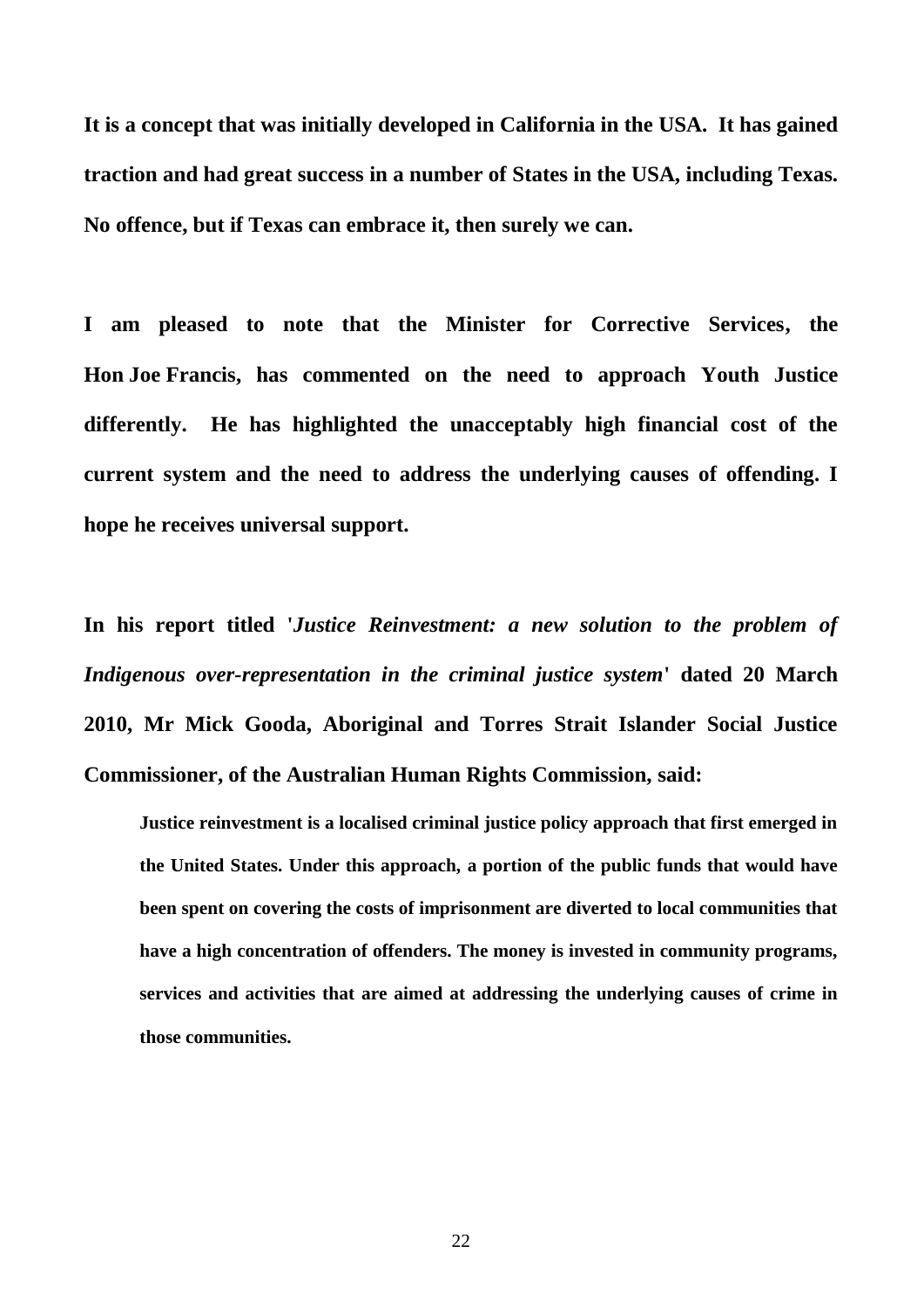**Mr Gooda went on to say:** 

**Therefore I think we need to change the narrative from one of punishment to one of community safety. Funding people to go to prison might make people feel safer, but a far better way would be to stop the offending in the first place, and Justice Reinvestment provides that opportunity. I reckon it makes common sense to prevent offending rather than just build more and bigger prisons.** 

**Justice reinvestment still retains prison as a measure for dangerous and serious offenders but actively shifts the culture away from imprisonment and starts providing community wide services that prevent offending.** 

**Justice reinvestment has a very strong community focus. It recognises that incarcerating or otherwise detaining a large proportion of the population weakens the community, creating the conditions for further crime.** 

**With great respect, I note and agree with what Mr Gooda has said.** 

**The name "Justice Reinvestment" is not strictly apposite in the sense that you cannot shift expenditure from one part of a balance sheet to another on day one of a new approach. There needs to be some new money put up to kick start the new approach. It is not a matter of just flicking an accounting switch. The economic savings will come in time.**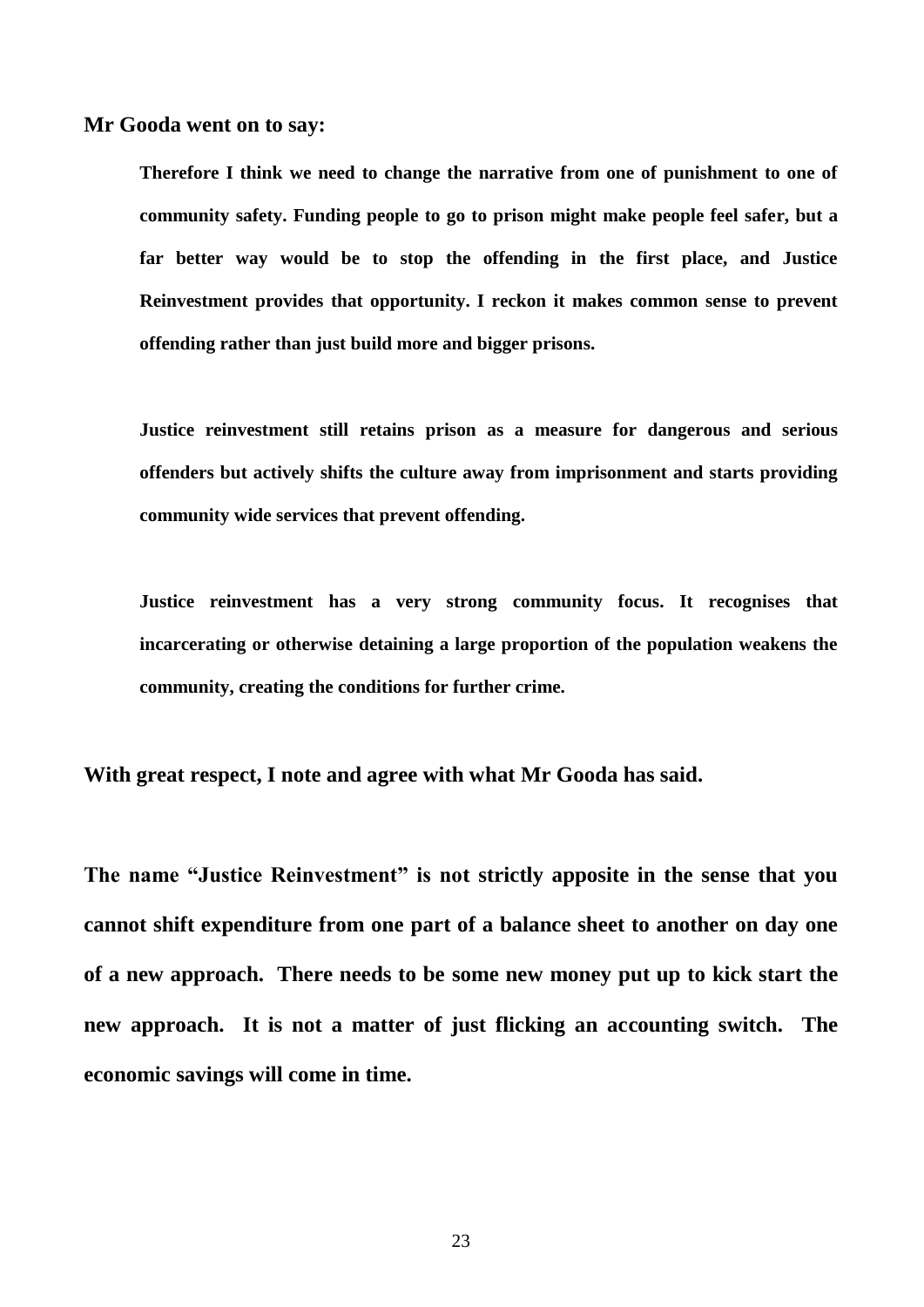**Whatever name is used to describe the new approach, there is no doubt on what it involves, namely investing resources in community programs to address underlying causes of crime. By doing that, the expenditure for prisons and detention centres would decrease.** 

**In a way it is sad that as a community we are not prepared to pursue good social policy objectives unless we can show that we are saving dollars when doing it. When saying that, I mean what price do you put on community development and humanity and the pursuit of social objectives such as inclusion, longevity of life, quality of life, and building capacity in people to dare to hope and supporting them to realise their hopes and dreams. Specifically in relation to children, every child in our community should be reasonably supported to realise his or her potential.** 

**Anyway, understanding that we live in a world of commercial reality and that there needs to be a good economic argument to support this paradigm shift in the justice space, the facts and research are there for a compelling economic argument to be made.** 

**In round figures, it costs about \$240,000 per annum or \$650 per day to keep a child in detention. Despite that, we have high recidivist rates. Over the last two decades, imprisonment rates have significantly increased. The current approach**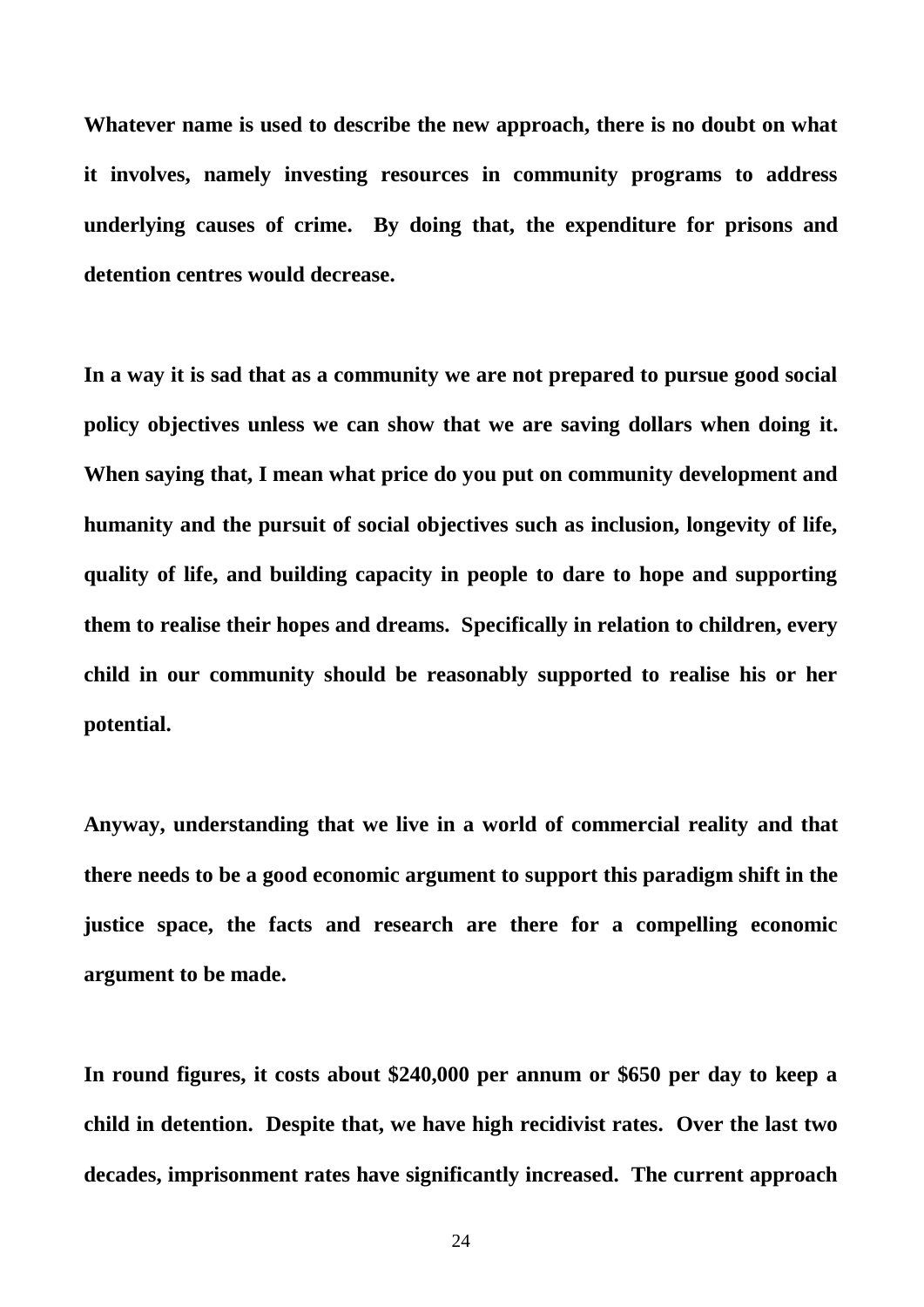**is not working. It is not making our community a safer place. Albert Einstein once made the point that if you keep doing the same thing over and over again then you can't expect different results. We need to change. We can do much better.** 

**Several years ago our State allocated about \$650 million for additional capital expenditure for the prison system. Imagine the community programs that could be delivered for a fraction of that amount.** 

**The economic benefits of a "Justice Reinvestment" approach are not limited to prison and detention expenditure. The economic benefits would also extend to include:** 

- **1. a reduction in the cost of crime to the community;**
- **2. a reduction in welfare payments; and**
- **3. an increase in the numbers of people in the workforce experiencing the dignity of work and also paying taxes.**

**It should also be mentioned that the consequential economic benefits will rollover into the next generation, and the next, and so on, such that the economic savings will be exponential.**